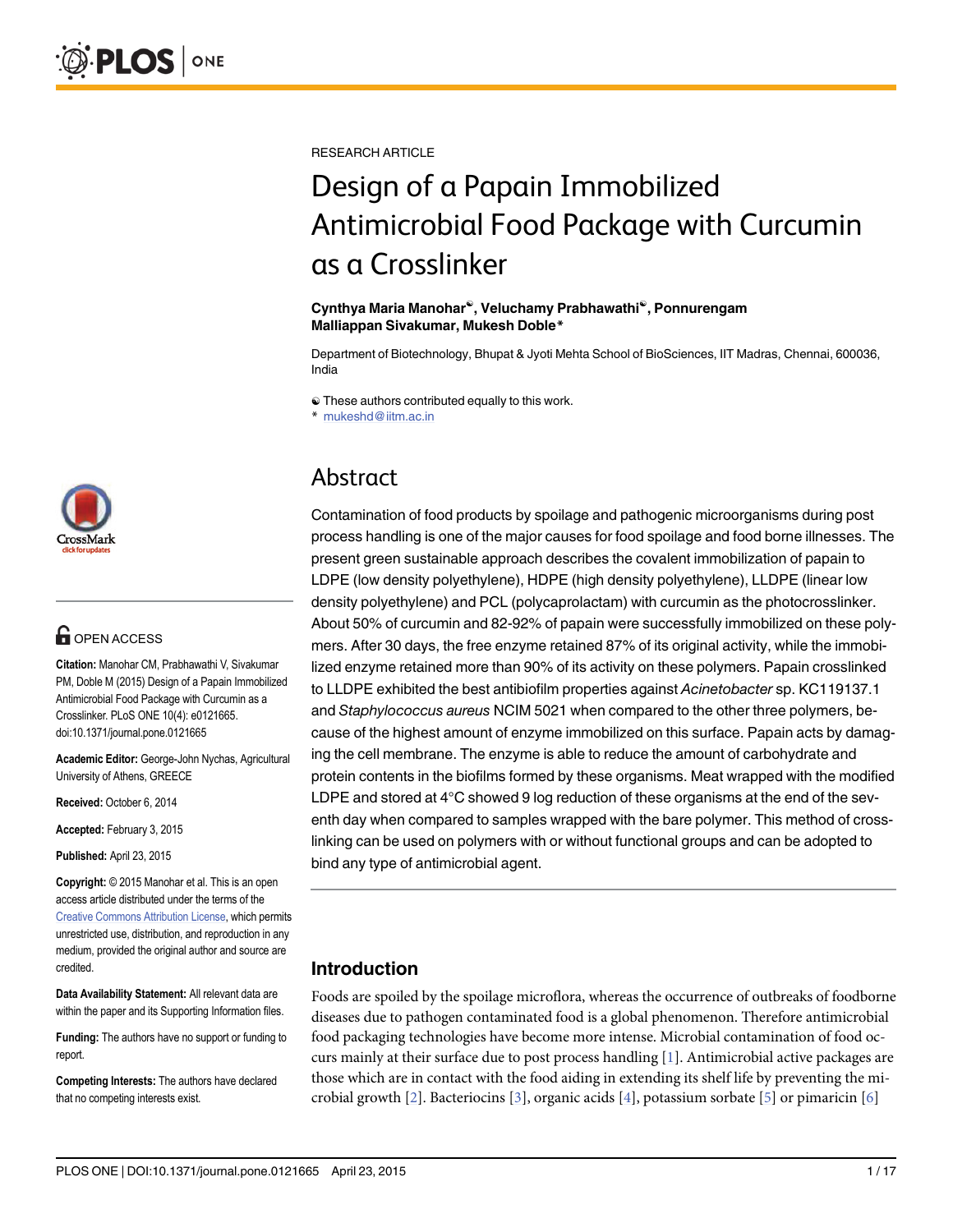<span id="page-1-0"></span>exhibit antimicrobial activity within the food packaging materials. Immobilization of antimicrobials on food package rather than coating it on the surface of the wrapper reduces their amount required to achieve the antimicrobial effect as well as prolongs their activity.

Titanium dioxide, iron oxide, silver, gold and silver dioxide are examples of nanoparticlebased antimicrobials used in food wrap applications [[7\]](#page-14-0). These are toxic [[8\]](#page-14-0) and affect the tissues in the human body. So, the use of natural antimicrobial agents including enzymes is in great demand. Peptides are emerging as new group of antibiotics and the antimicrobial nature of the one isolated from ovalbumin hydrolysate is reported [[9\]](#page-14-0). Natural compounds including essential oils [\[10\]](#page-14-0) and other herbal extracts have been tested as antimicrobial agents [\[11\]](#page-14-0). Peroxides, eugenol, nisin, lactoferrin, sodium diacetate, sorbic acid [[12,](#page-14-0) [13\]](#page-14-0), potassium sorbate, lysozyme [\[14\]](#page-14-0), glucose oxidase [[15](#page-14-0)] thymol, carvacrol [[16\]](#page-14-0), linalool and methylchavicol [[17](#page-14-0)] are representative antimicrobial agents that have been found to inhibit the growth of food borne pathogens. Lysozyme loses its activity after immobilization on polyamide and ionomer films [\[15](#page-14-0)] which limits its use in food packs. Peroxides are toxic to humans and potassium sorbate shows toxicity towards animals. Essential oils and nisin exhibit poor antimicrobial activity against Gram negative bacteria. So there is a need for identifying novel compounds from natural sources which exhibit high activity and stability over a long duration of time. In addition there is a need to identify a non toxic cross linker to immobilize these compounds on the food wrap.

Acinetobacter spp. are aerobic and encapsulated Gram-negative bacilli which are contaminants found in a wide variety of products including pasteurized milk, frozen foods and chilled poultry [[18](#page-14-0)]. Acinetobacter spp. biofilms play an important role in infectious diseases including periodontitis, bloodstream infections, and urinary tract infections. They are resistant to most of the commonly used antimicrobials and are recognized as one of the most difficult health associated infections to control and treat [\[19](#page-14-0)]. There are very few studies on preventing their contamination in frozen foods [\[20\]](#page-14-0). Staphylococcus aureus is a very common food borne pathogen which causes illness by producing heat stable enterotoxins [\[21\]](#page-15-0).

Papain is an endolytic plant cysteine protease enzyme with high stability and activity under varying environmental conditions [\[22](#page-15-0)]. It exhibits proteolytic activity towards proteins, shortchain peptides, amino acid esters and amide links. Papain has an active site consisting of three residues namely, Cysteine-25, Histidine-159 and Asparagine-175 [[23](#page-15-0)]. Initially, the substrate containing a peptide bond binds to the active site. The cys-25 gets deprotonated by His-159 and attacks the carbonyl carbon of the peptide chain. His-159 acts as a general acid, protonating the nitrogen in the peptide bond, which serves as the leaving group. After two more steps the carbonyl reforms to regenerate the enzyme. Asparagine-175 helps to orient the imidazole ring of His-159 to allow the deprotonation of Cys-25. Papain exhibits antifungal, antibacterial, anti-inflammatory and antibiofilm activities due to its proteolytic and elastolytic properties [\[24](#page-15-0)]. Hence it is used in several applications including debris removal in wound, chemo mechanical dental caries removal, to overcome allergies associated with leaky gut syndrome, hypochlorhydria (insufficient stomach acid) and gluten accumulation in the intestine as a result of insufficient pancreatic enzyme and stomach acid secretion [\[23\]](#page-15-0). Papain acts only in infected tissues in the tooth and breaks the partially degraded collagen present there, thereby removing dental caries [[25](#page-15-0)]. Papain is mainly used in milk industry especially during cheese ripening for flavor development and milk coagulation [\[26\]](#page-15-0), as a digestive and as an animal feed supplement, Literature reports on papain tested against food contaminant as food packages are minimal.

In the food industry, antimicrobial substances are used in the form of sprays or dips. But, such direct application has limited benefits because, the active substance is neutralized on contact with the food or it may diffuse rapidly from the surface into the food  $[27]$  $[27]$ . Whereas, immobilization of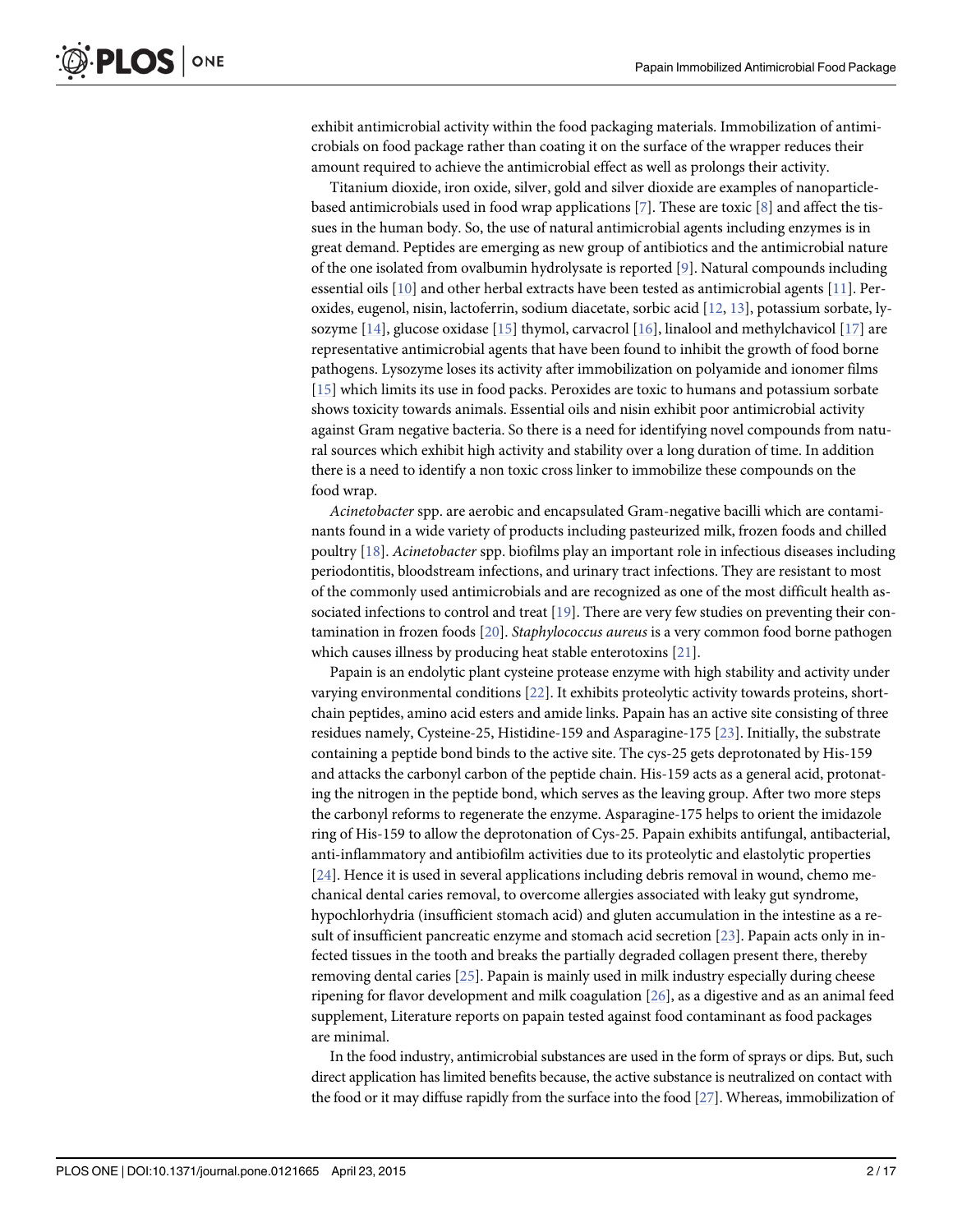<span id="page-2-0"></span>such substances to the surface of a polymer helps anchoring them to the material thereby preventing their movement into the food and hence, sustaining their activity and stability over a long period of time [\[28](#page-15-0)]. Covalent immobilization of an enzyme prevents its aggregation, proteolysis and interaction with the hydrophobic surface [[28](#page-15-0)]. Currently, there is a strong interest in the use of renewable and nontoxic supports for immobilization to make the process more ecofriendly [\[29](#page-15-0)].

In this study, the immobilization of papain to LDPE (low density polyethylene), HDPE (high density polyethylene), LLDPE (linear low density polyethylene) and PCL (polycaprolactam) using curcumin as the cross linker is reported [[30](#page-15-0)]. The current study is a green sustainable solution. LDPE is the most commonly used polymer in commercial films, carrier bags, protective foams and some flexible lids and bottles. It is a widespread material used for packing food on a daily basis [[31\]](#page-15-0). Practically very little research is carried out on modifying surface of polyethylene food wrappers to impart antibacterial properties. One study describes the use of a bacteriocin produced by Enterococcus casseliflavus IM 416K1 entrapped in an organic—inorganic hybrid coating and applied to a LDPE film and tested as a food wrapper [[32](#page-15-0)]. LDPE and LLDPE are flexible, while HDPE is rigid. All the three are used in food boxes. LDPE is used for making cling films and milk carton lining while LLDPE is used for stretch film. LDPE is more transparent than LLDPE and it is ideal for wrapping products which require visual observation. According to the 2011 data the global annual production of LDPE and LLDPE are 23.3 and 7.4 million tonnes indicating the easy availability of the former [\[33\]](#page-15-0). So experiments with food were performed with only one polymer, namely LDPE.

Photocrosslinking is a type of immobilization which involves the use of UV or visible light and has been extensively applied in metallic surface coatings, biomedical applications, drug delivery and tissue engineering  $[34]$  $[34]$  $[34]$ . High cost, as well as the toxic nature of currently used crosslinkers restricts their use in food packages since they come in contact with the food. Commonly used photochemical reactive groups include aryl azides and diazirines which are explosophores and toxic [[35](#page-15-0)]. Curcumin is tested as a crosslinking agent in the current study, since it is safe and widely used as a food flavoring agent. This is the first report in which it is studied for its potential as a photocrosslinker. It has several functional groups and is a well known antioxidant and anti-inflammatory agent and has medicinal benefits against several diseases including cancer and diabetis [[36](#page-15-0)]. Even though crosslinking of polymers with high energy radiation has been tested for many other applications, use of photocrosslinking technology for food pack applications is minimal. In the present study, when curcumin and polymer are UV treated, they form biradicals. Papain crosslinks to these biradicals in the presence of UV light to form papain immobilized polymer with curcumin as the linker.

## Materials and Methods

#### Bacterial strains and chemical materials

A bacterium was isolated from cottage cheese using serial dilution procedure, by repeated streaking to obtain isolated colonies. It was later identified through 16S rDNA analysis (Genie (India) Ltd, Banglore) as Acinetobacter sp. KC119137.1. (Fig A in [S1 File](#page-13-0)). An isolated colony was inoculated in 25ml of nutrient broth (Himedia, item no: M002) and incubated at 37°C for 16 h in a shaker. 0.6ml of the above culture was added to 0.4ml of 60% sterile glycerol (SRL, item no: 072929) and aliquots of these were maintained as glycerol stocks at -20°C and sub-cultured whenever needed. Same procedure is followed for the other strain used in this study, namely, Staphylococcus aureus NCIM (National Collection of Industrial Microorganisms) 5021. It was purchased from the National Chemical Laboratory (NCL), Pune, India. Papain (Super Religare Laboratories (SRL), item no: 164739). Curcumin (Sigma-Aldrich, item no: C1386), and all other chemicals and reagents used in this study were purchased from Sigma (St. Louis, MO), Super Religare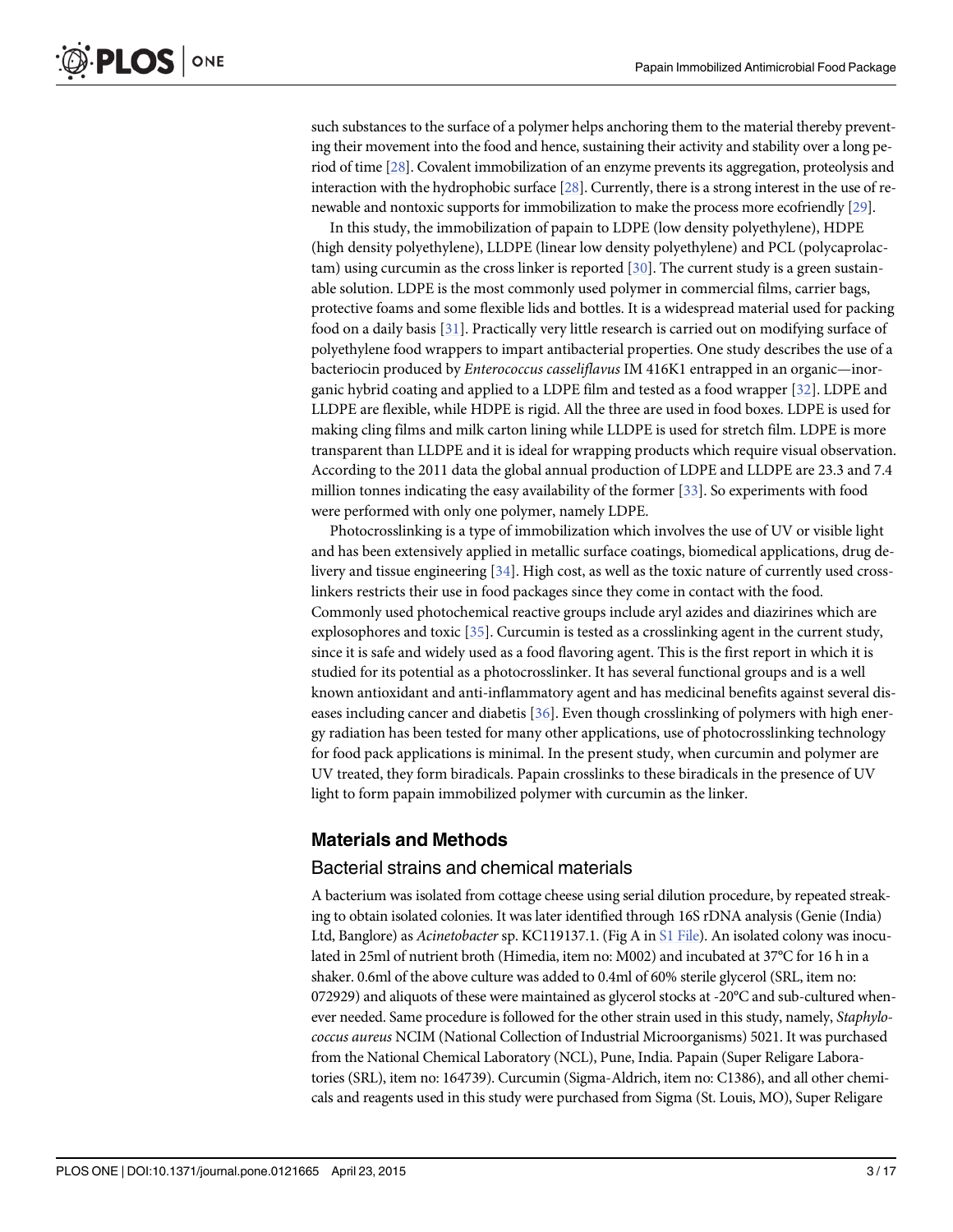<span id="page-3-0"></span>Laboratories (SRL), and HiMedia (Mumbai, India). Polycaprolactam was purchased from marine industrial polymers, Chennai, India., HDPE, LDPE and LLDPE sheets (0.175 micron thickness) were purchased from Industrial Insulations Ltd, Chennai, India.

## Papain and curcumin estimation

The activity of papain was determined by using a reported procedure [\[37](#page-15-0)] using casein (SRL, item no: 034023) as the substrate. Curcumin was dissolved in ethanol (China Changshu Yang yuan Chemical, batch no: 20140720) and its concentration was estimated by using a reported method [\[38\]](#page-15-0) with the help of an UV spectrophotometer (Perkin-Elmer, Lambda 35, Shelton, CT).

#### Determination of Minimum inhibitory concentration (MIC)

The MIC values of curcumin, papain and a mixture of curcumin and papain (1:2.5 by wt) against both the bacterial strains were determined by the microdilution broth assay method [\[39](#page-15-0)] with slight modifications as reported by Sarker et al [\[40\]](#page-15-0) using resazurin (Sigma-Aldrich, item no: R7017) as an indicator. The colour change was assessed visually and the highest dilution that remained blue (inhibition of growth) indicated the minimum inhibitory concentration of the compound. A colour change from blue to pink showed the growth of the organism.

#### UV crosslinking and characterization

The photochemical cross-linking of papain to LDPE, HDPE, LLDPE and PCL surfaces (1x1cm) was performed in two stages at 30°C in a rectangular cabinet (Superfit, India) in the presence of air, by exposing them to UV light at 365 nm and 500 W. The distance between the UV source and the film was 20 cm. Curcumin was dissolved in ethanol and 200 μl of this solution containing 5.43 μM of it was spread on these polymer films using a spin coater (Apex instruments co pvt ltd, India), followed by UV treatment for 24 hours to form CC (curcumin cross linked)-LDPE, CC-HDPE, CC-LLDPE and CC-PCL. In order to calculate the amount of curcumin crosslinked to these polymers, the curcumin crosslinked polymers were taken separately in four different tubes and washed with 25mM of phosphate buffer solution at a pH of 7 and the curcumin left in the washing solution was quantified. This was then subtracted from the curcumin initially taken for crosslinking. 0.1 mM of papain solution at a pH of 7 was then spin coated onto these surfaces and UV treated for 10 minutes to form PCC (Papain immobilized curcumin crosslinked)-LDPE, PCC-HDPE, PCC-LLDPE and PCC-PCL. The efficiency of the cross linking process and the activity of the enzyme retained after immobilization were estimated from the following formulae.

Immobilzation efficiency = 
$$
\left(1 - \frac{P_s}{P_o}\right) x 100
$$

Po is the initial concentration of papain prepared to coat the polymers; Ps is the papain concentration in the washing solution left after washing the PCC-polymers.

> Activity recovery (or retained) after immobilization  $=$  (Activity of immobilized enzyme/Initial activity of free enzyme)  $x100$

The polymers were stored at 4°C for 30 days to study their stability i.e. the activity retained by the enzyme after storage for 30days. The papain stability was calculated as,

papain stability

 $=$  (enzyme activity after storage for 30 days/Initial enzyme activity) x 100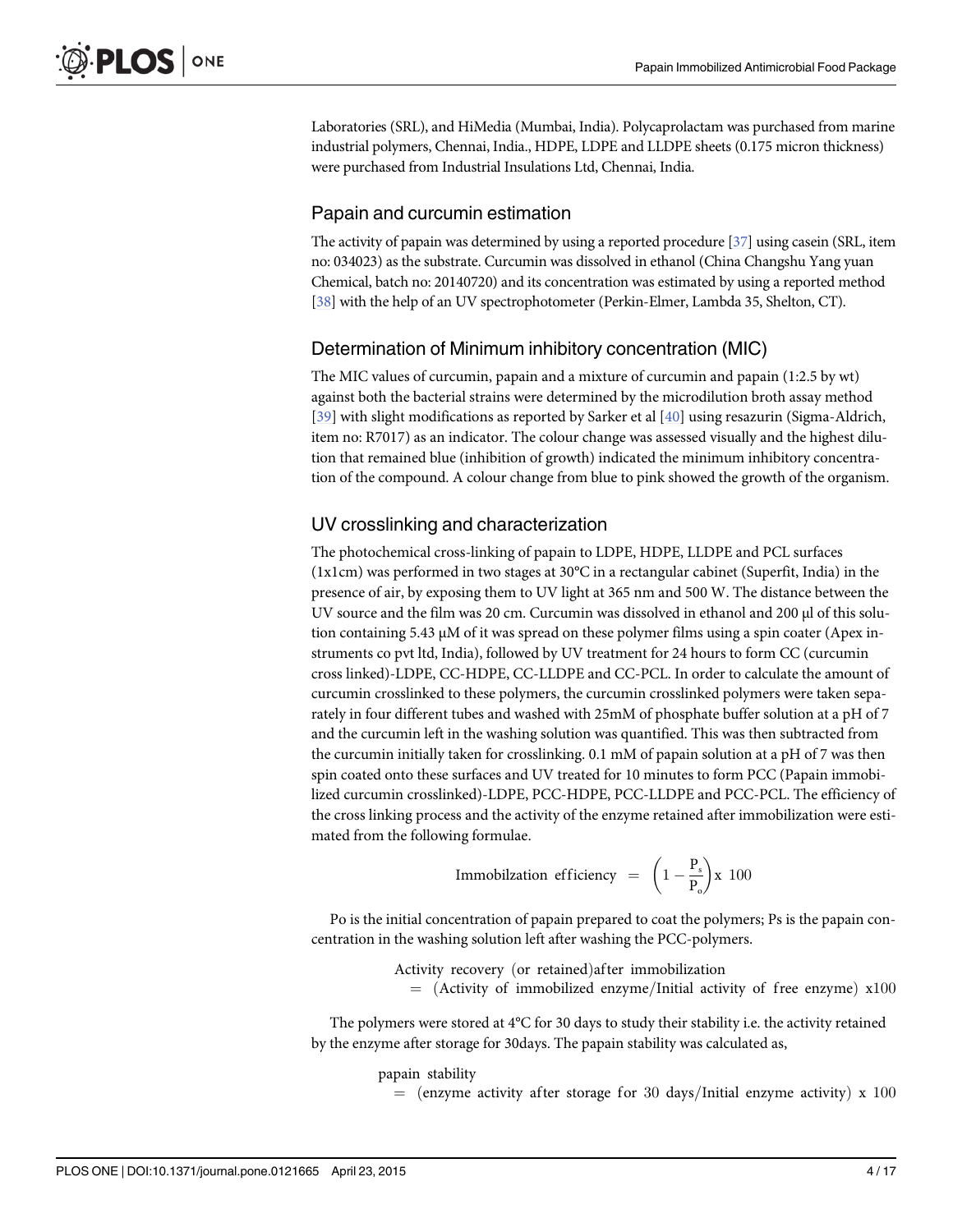<span id="page-4-0"></span>The polymers were washed in PBS buffer (pH of 7.0), and then the enzyme activity was estimated. This was repeated for seven cycles and the enzyme activity was calculated at the end of this washing process as follows.

Recycling efficiency  $=$  (Enzyme activity in the 7th cycle/activity in the first cycle)100

## Physicochemical characterization of the films

The changes in the structure of the polymers, and the effect of photo crosslinking and the immobilization of the enzyme were identified from the Fourier Transform Infrared (FTIR) spectra recorded in the frequency range of  $500-4000$  cm<sup>-1</sup> using a Perkin-Elmer PE 1600 FTIR spectrometer. The elemental composition of the polymers' surfaces after the immobilization were determined using a scanning electron microscope (SEM) equipped with a energy dispersive xray spectroscope (EDAX) (JEOL JSM 5600 LSV model, supplied by JEOL, Tokyo, Japan).

Contact angle of these polymers were measured using a Goniometer (Kruss germany) with Milli-Q water (Millipore grade). The images obtained were analyzed with a Digital Scrapbook Artist 2 Software (DSA2) to determine the static and dynamic contact angles (SW4001), with an accuracy of ±0.1°.

## Biofilm formation and characterization

Each bacterial strain was inoculated from the stock culture into 25 ml of nutrient broth and incubated at 37°C for 16 h in a shaker (Scigeneis Pvt., Ltd, Chennai, India) at 120 rpm. A total of 500 μl from the above preculture was inoculated into 50 ml of nutrient broth and cultured under the above conditions. After 16h the culture broth was taken in sterile falcon tube and was centrifuged (Eppendroff, Germany) at  $4^{\circ}$ C at 4480 rcf (relative centrifugal force) for 10 min. The pellet was diluted in phosphate buffer solution (10 mM) and its optical density (OD) value was adjusted to 0.1 (at 600 nm) which was equivalent to approximately 1 x  $10^7$  cells/ml. Each bacterial suspension was subsequently inoculated into three flasks containing nutrient broth along with bare, CC and PCC polymers (of size 1x1cm). These flasks were stirred for 24 h at 30°C under shaking at 120 rpm using an Orbitek shaker (Scigeneics India ltd, India). Following this incubation period, the samples were removed with sterile forceps and were washed twice with sterile water to remove the unbound cells. The samples were subsequently inoculated in sterile tubes containing 0.7% of saline solution. The biofilm formed on the surface of each polymer was carefully dislodged by water-bath ultra sonication (Thosan Pvt., Ltd, Ajmer, India) for a total of 10min with 1min interval  $[41]$ .

The protein content in each of the biofilms was estimated by the Lowry's method [\[42](#page-15-0)] using crystalline bovine serum albumin as the reference standard. The exopolysaccharides content present in each of the biofilms was estimated by the phenol sulfuric acid method using glucose (SRL, item no: QK1Q610671) as the standard [\[43\]](#page-15-0). The live bacterial colonies in the biofilm was removed and their number was determined as per a standard procedure and represented as colony forming units (CFU/cm<sup>2</sup> of the polymer surface) [ $43$ ].

## Morphology of the biofilms

The bare, CC-LDPE, PCC-LDPE polymer surfaces were washed with distilled water and the biofilms were fixed using 3% of glutaraldehyde (in 0.1% phosphate buffer at a pH of 7.2) for 1 h [\[43\]](#page-15-0). They were then rinsed twice with phosphate buffer, once with distilled water, dried overnight in a desiccator, coated with gold at 30 mA for a minute, and viewed under a scanning electron microscope SEM (JEOL JSM 5600 LSV model, supplied by JEOL, Tokyo, Japan).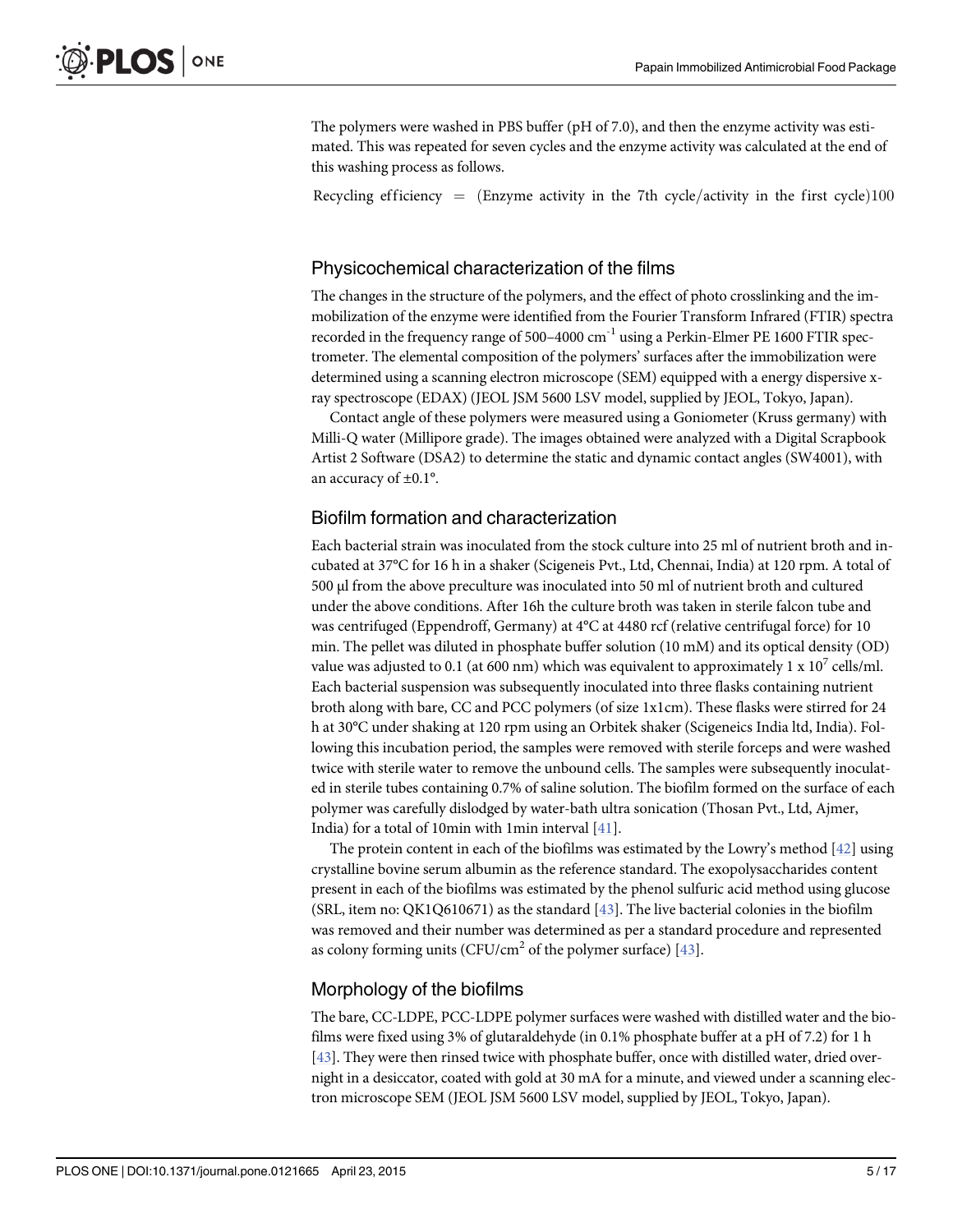<span id="page-5-0"></span>The live and dead microbial cells present on the polymers surface were determined using a mixture of two nucleic acid fluorescent staining dyes containing SYTO9 and propidium iodide (PI) (LIVE/DEAD BacLight Bacterial Viability Kit, Invitrogen, USA). The former dye stains both live and dead cells as green while the latter dye penetrates the wall of the damaged cells and binds to DNA and appears as red. The polymer films (bare, CC-LDPE and PCC-LDPE) were individually inoculated into flasks containing 25 ml of nutrient broth. Then 1ml of each bacterial suspension (approximately  $10^7$  cells) was subsequently inoculated into these flasks. Flasks were stirred for 24 h at 30°C under shaking at 120 rpm. The samples were removed with sterile forceps and were washed twice with sterile water to remove the unbound cells. These films were stained with the dye mixture and then observed under a fluorescence microscope (Leica DM5000, Germany) [[43](#page-15-0)].

## BATH Assay

BATH assay was performed on both bacteria to determine the hydrophobicity of each bacterial surface using a standard procedure [[44](#page-15-0)].

## Food packaging experiment

A slight modification to the methodology reported by Besse et al [[45](#page-16-0)] was followed here. Freshly processed beef sample was purchased from a supermarket and kept frozen at -20°C and thawed at 2°C for 1 day before use. It was then cut into small squares, each weighing 1 g, and was inoculated with  $10^7$  cells of Acinetobacter sp. and S.aureus, separately. Samples were left undisturbed for 5 min for the inoculum to soak in and the cells to attach. They were subsequently wrapped in LDPE, CC-LDPE and PCC-LDPE, then placed in a petri plate and incubated at 4°C. After 7 days, the meat samples were opened aseptically and approximately 0.2g were homogenized in 1ml of 0.7% saline solution and the numbers of viable bacteria present on the meat samples were estimated as described below. 100μl of this solution was serially decimally diluted and subsequently spread-plated on nutrient agar (Himedia, item no: M001) plates using a L shaped glass rod. After 24h of incubation at 37°C, the viable colonies were counted visually on nutrient agar plates and represented as colony forming units (CFU/g of beef).

## **Statistics**

All the analysis was repeated thrice on three independent samples and the data was reported as means ± standard errors. One way ANOVA and two sample t-test were performed using Mini-Tab Ver 14.0 (MiniTab inc, USA). A p value <0.05 was considered to be statistically significant.

## Results and Discussion

## Physicochemical characterization of the films

As represented in [Fig 1](#page-6-0), UV treatment leads to the formation of radicals in curcumin, LDPE and papain [\[43\]](#page-15-0) with subsequent changes in their chemical structures. The formation of papain immobilized LDPE with curcumin as a crosslinker involves two steps. When curcumin coated LDPE is exposed to UV light, the biradical of curcumin reacts with the carbon radical of LDPE in the presence of UV to form CC-LDPE, through C-O-C bond ([Fig 2](#page-6-0)). When this curcumin crosslinked LDPE is coated with UV treated papain and exposed to UV light, the former reacts with O and N radicals of the papain leading to the formation of CO and CN covalent crosslinkages. This ultimately leads to the formation of papain crosslinked LDPE with curcumin as a crosslinker (PCC- LDPE) ( $Fig 2$ ) [ $46$ ]. This reaction was confirmed by FTIR spectra.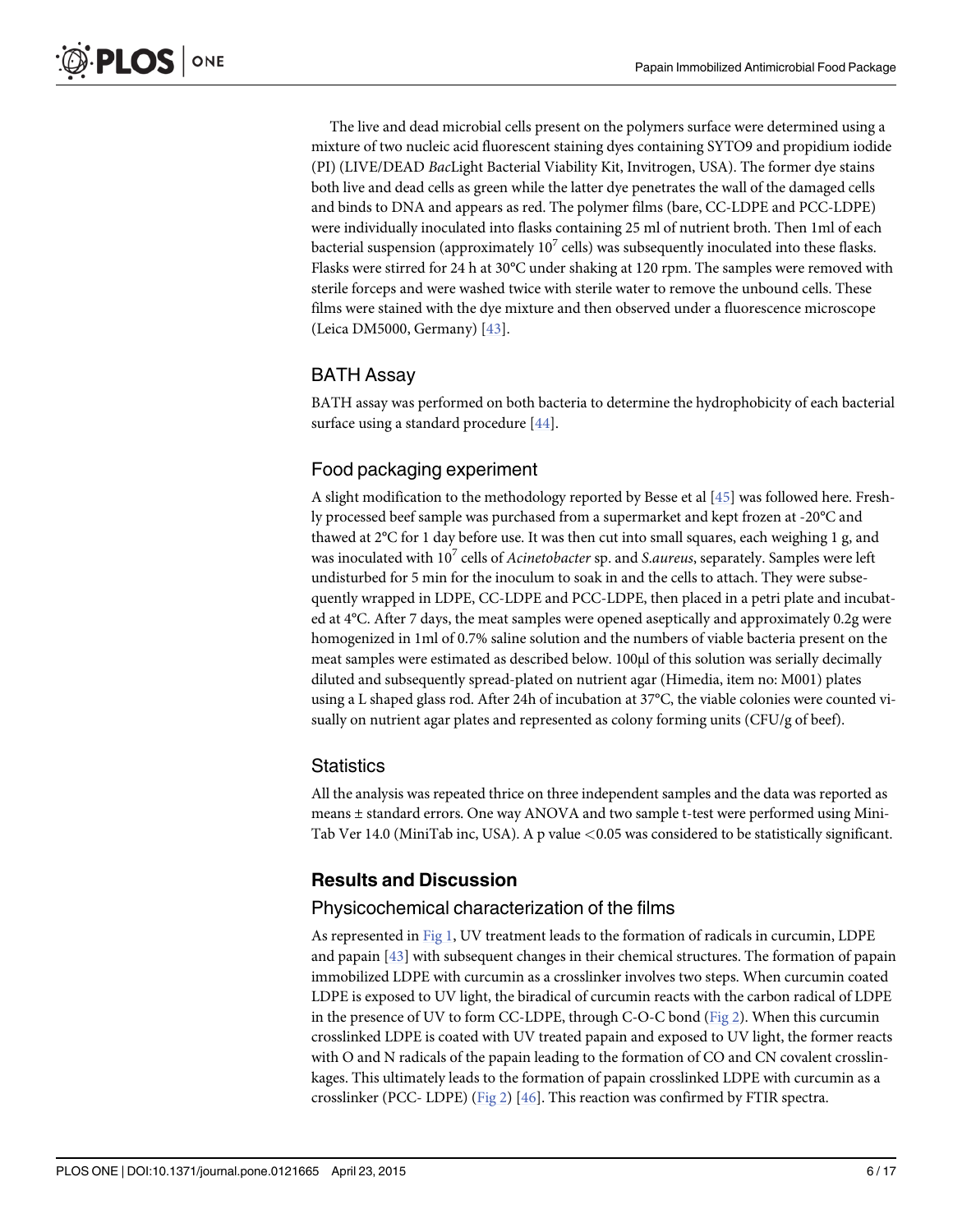<span id="page-6-0"></span>

[Fig 1. T](#page-5-0)he chemical changes which occurred on UV treatment of (A) curcumin, (B) LDPE and (C) enzyme.

The FTIR spectra of the LDPE (Fig  $3A$ ) has bands at 1462cm<sup>-1</sup> which corresponds to methylene and methyl groups respectively. After UV treatment, new bands are formed at 1734 and 1640 cm<sup>-1</sup> ([Fig 3B\)](#page-7-0) indicating the formation of C = O and C = C groups respectively [ $47$ ]. FTIR spectrum of curcumin coated LDPE (before UV treatment) ([Fig 3C\)](#page-7-0) shows bands corresponding to OH (3290 cm<sup>-1</sup>), C = C (1626 cm<sup>-1</sup>) and C = O (1743 cm<sup>-1</sup>) groups, which are present in



[Fig 2. S](#page-5-0)tep by step reactions which lead to the formation of Papain crosslinked LDPE.

doi:10.1371/journal.pone.0121665.g002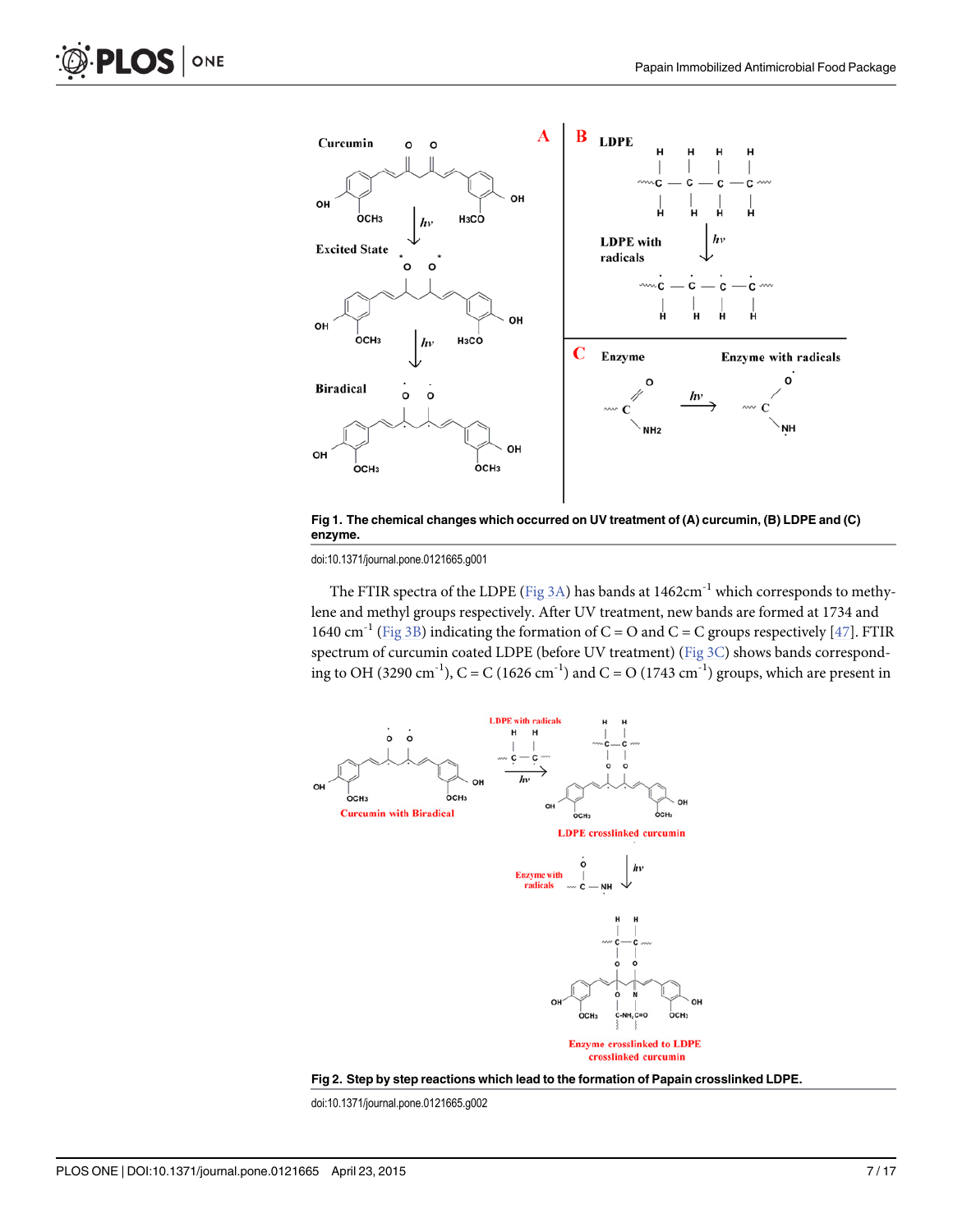<span id="page-7-0"></span>

[Fig 3. F](#page-6-0)TIR spectra of A) Non UV treated LDPE, B) UV treated LDPE, C) Non UV treated CC-LDPE, D) UV treated CC-LDPE, E) Non UV treated PCC-LDPE and F) UV treated PCC-LDPE.

curcumin. These results are in agreement with earlier reports [\[48,49\]](#page-16-0). Presence of enol peaks at 1078 cm<sup>-1</sup> and 1136 cm<sup>-1</sup> (after UV treatment) indicates that curcumin has crosslinked to the polymer through an oxygen group. The band corresponding to OH group in the non uv treated polymer (3290 cm<sup>-1</sup>) shifts to 3167 cm<sup>-1</sup> in the UV treated sample. Bands at 1335 cm<sup>-1</sup> and 1379 cm $^{-1}$  indicate the CH<sub>3</sub> bending vibration present in non UV treated polymer which disappears when curcumin is crosslinked to LDPE  $[49]$ . Peak at 1050 cm<sup>-1</sup>, represents C-O-C group which has appeared after the crosslinking of curcumin to LDPE. Appearance of 1272 cm<sup>-1</sup> peak indicates C-C group. The carbonyl group of curcumin ( $C = O$ ) observed at 1743 cm<sup>-1</sup> in non UV treated sample gets converted to  $C-O(1150 \text{ cm}^{-1})$  in the UV treated sample. The appearance of the peak at 1150 cm<sup>-1</sup> (after UV treatment) can be attributed to the crosslinking of curcumin to LDPE (Fig 3D)

The FTIR spectra of papain coated on CC-LDPE before (Fig 3E) and after UV treatment (Fig 3F) indicates the formation of C = N group (1624 cm<sup>-1</sup>) in the latter which confirms the covalent immobilization of papain to CC-LDPE [[38](#page-15-0)]. Appearance of peak at 1042 cm<sup>-1</sup> represents C-C which is less intense in non UV treated than in the UV treated sample indicating the formation of several carbon-carbon bonds between papain and CC-LDPE. This also indicates the crosslinking of COOH group in papain to CC-LDPE. The band at 1529 cm<sup>-1</sup> indicates the presence of amide group in PCC-LDPE [[50](#page-16-0)]. Bands at 1042, 1136 and 1285 cm<sup>-1</sup> indicate the presence of primary amine (CN stretch) and peak at  $1624 \text{ cm}^{-1}$  indicates the formation of secondary amine (NH) which arises due to the immobilization of papain to LDPE [[49](#page-16-0)]. These changes in the FTIR spectra confirm that the papain is covalently crosslinked to CC-LDPE. The photochemical crosslinking when compared to chemical process is operated at room temperature and is easy to control, which is helpful in preserving the 3-dimensional structure of the enzyme after UV treatment [\[51\]](#page-16-0).

Most of the commonly used photocorsslinkers include aryl azides and diazirines as their reactive groups. These are toxic and hazardous [\[35\]](#page-15-0). So, their application in food and medical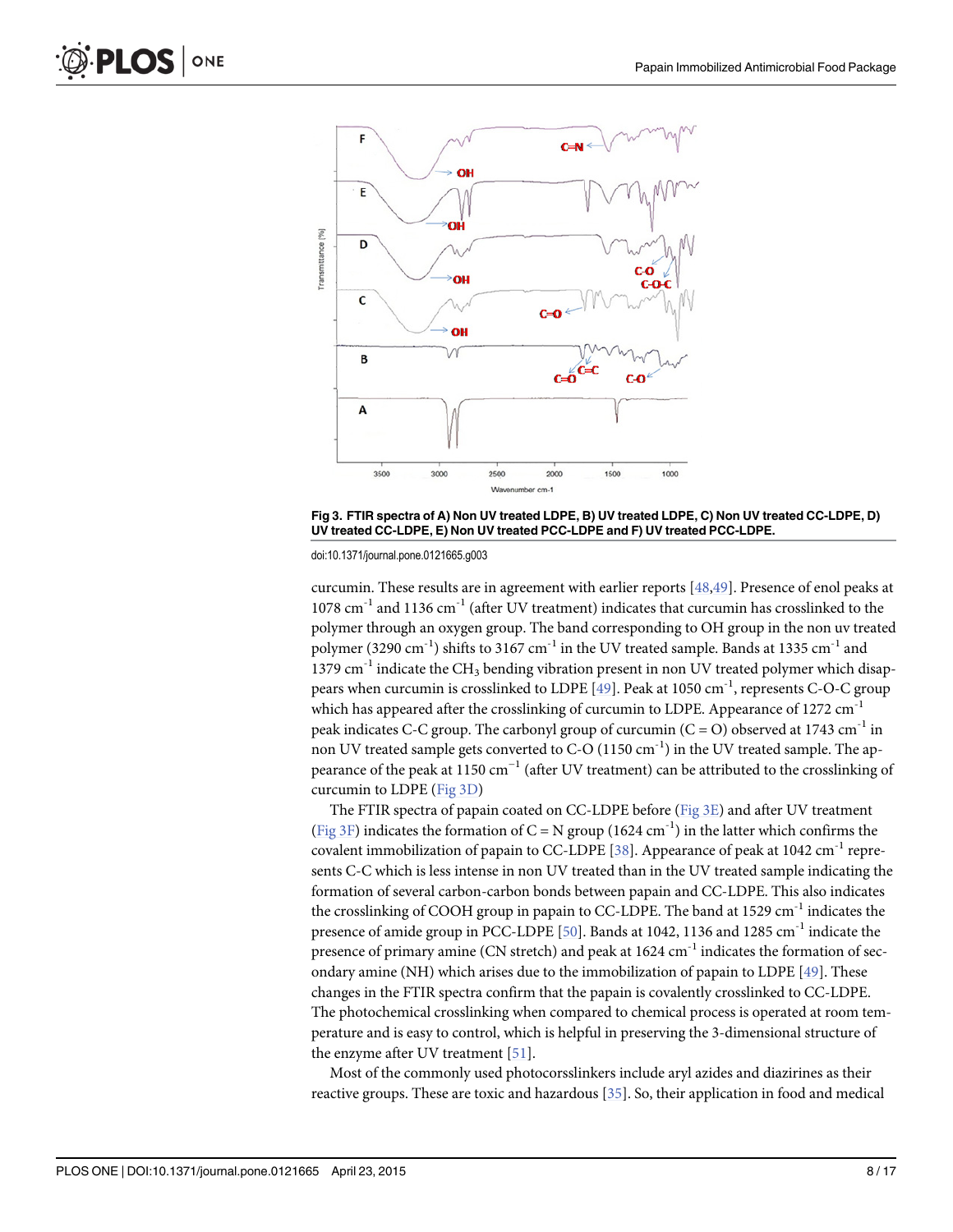<span id="page-8-0"></span>

| <b>POLYMER</b> | <b>CURCUMIN %</b> | <b>ENZYME</b> % | <b>Activity retained after 30 days</b> |
|----------------|-------------------|-----------------|----------------------------------------|
| <b>LDPE</b>    | $50+2.6$          | $86.3 \pm 1.5$  | $93.0 \pm 1.8$                         |
| <b>HDPE</b>    | 48±3.5            | $82.3 \pm 3.4$  | $89.2 \pm 1.6$                         |
| LLDPE          | 60±1.5            | $92.4 \pm 2.2$  | $97.3 \pm 2.2$                         |
| <b>PCL</b>     | 59±4.1            | $90.0 \pm 1.2$  | $95.0 \pm 2.1$                         |

#### Table 1. The weight percentages of curcumin and papain immobilized on the four polymers.

doi:10.1371/journal.pone.0121665.t001

industry is limited, which necessitates the need for nontoxic photocrosslinker. In this study, curcumin is tried as a novel photocrosslinker. Polyethylene is a polymer widely used for many applications including food packages. Lack of functional group limits it from being used as a base for immobilizing antimicrobials and proteins on its surface. In the present study, UV treatment of curcumin as well as LDPE results in the formation of biradicals, favoring the crosslinking between them and then later to papain. The successful crosslinking of curcumin and further immobilization of papain to LLDPE, HDPE and PCL are confirmed similarly from their respective FTIR spectra (Figs B to D and Table A in [S1 File\)](#page-13-0). This is the first report on the use of curcumin as a photocrosslinker. Curcumin could be used to crosslink surfaces that could be used for various applications including food, pharmaceuticals and medicine which would require the use of non-toxic crosslinker.

## Elemental composition of the surfaces concentration and morphology of the polymers

The changes in the elemental composition of the polymers' surfaces after UV crosslinking were investigated by EDAX. These measurements indicated 98.1±0.49 and 1.5±0.18 weight % of elemental carbon and oxygen, respectively, on the surface of UV treated LDPE and 92.5±1.80 and 7.5±0.69 weight % of elemental carbon and oxygen, respectively, on the surface of CC-LDPE respectively. The increase in percentage of oxygen in the latter is due to the immobilization of curcumin which possesses several oxygen groups. 67.0±3.70, 13.3±1.60, 18.7±2.20 and 0.1 ±0.06 weight % of elemental carbon, nitrogen, oxygen and sulphur respectively are present on the surface of PCC-LDPE. The appearance of elemental sulphur and nitrogen are due to the immobilization of the enzyme which contains amino acids, once again emphasizing its presence on the polymer surface.

The contact angle of LDPE, CC-LDPE and PCC-LDPE were 128± 2.3°, 80± 1.8° and 71  $\pm 1.3^{\circ}$  respectively. The relevant results for HDPE, LLDPE and PCL were  $110\pm 2.7^{\circ}$ ,  $83\pm 2.6^{\circ}$ and 65±1.9°; 100± 3.2°, 85± 2.3° and 70±2.5° and 79± 1.9°, 70± 1.4° and 58±1.3° respectively. It is observed that PCL is the most hydrophilic and LDPE is the most hydrophobic surface. Non treated polymers are the most hydrophobic while the crosslinking successively reduces the hydrophobicity. Previously, it has been reported that the hydrophilic surfaces generally reduce the adhesion of microorganisms [\[52\]](#page-16-0).

## Stability and activity of immobilized enzyme

The percentages of curcumin and papain immobilized on the four polymers are listed in Table 1. It can be concluded (based on the one way ANOVA,  $p < 0.05$ ) that the percentage of curcumin and papain crosslinked to LLDPE is the highest, followed by their amount on PCL, LDPE and HDPE. After 30 days of storage, free enzyme retained 87.5  $\pm$ 2.0% of activity, while PCC-LDPE retained 93.0±1.8% of enzyme activity, PCC-HDPE, PCC-LLDPE and PCC-PCL retained 89.2 $\pm$ 1.6, 97.3 $\pm$ 2.2 and 95.0 $\pm$ 2.1% of enzyme activity respectively (Table 1). These data show that both the enzymatic activity and stability are well maintained after crosslinking.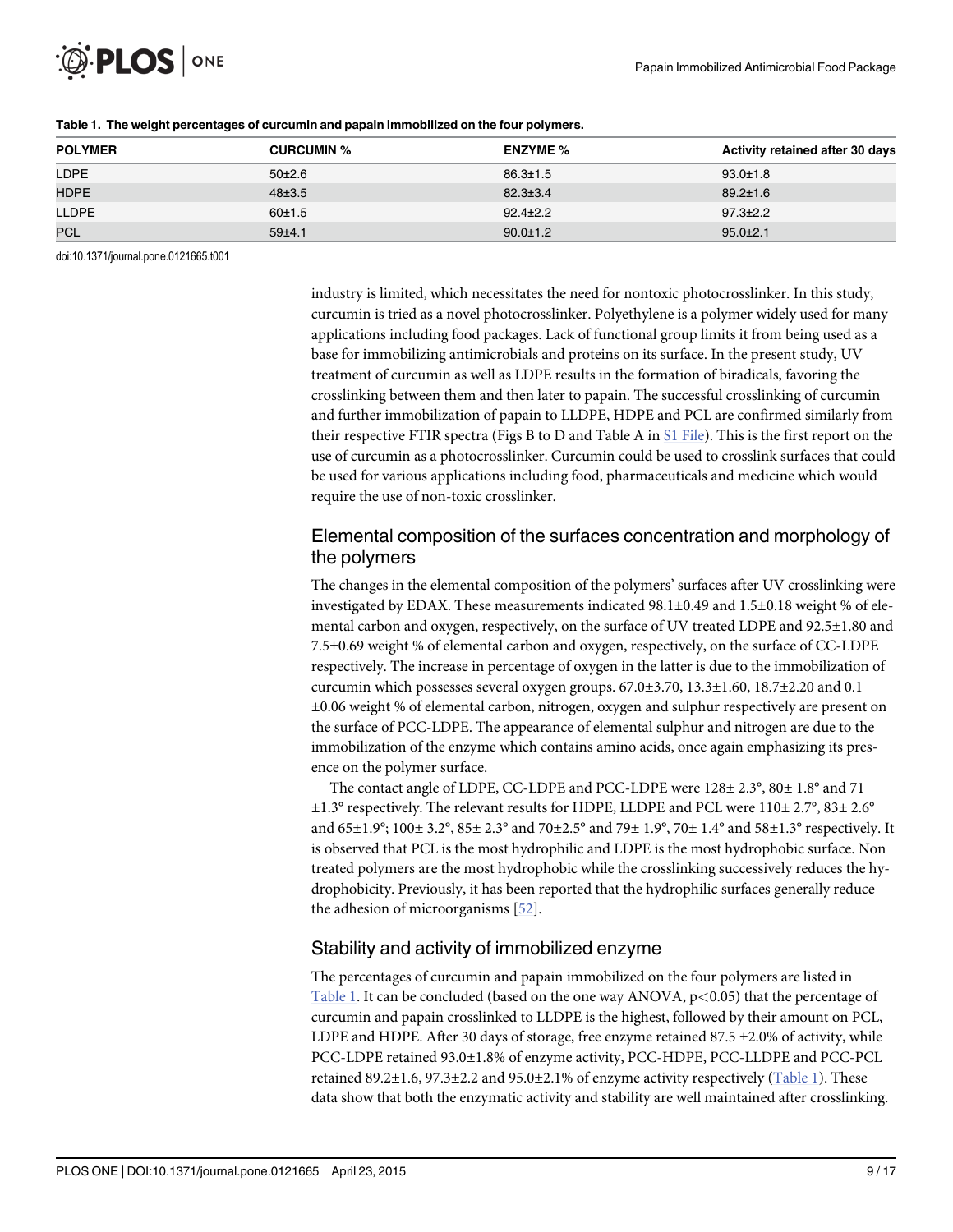<span id="page-9-0"></span>



## Biofilm inhibition

The MIC values of papain, curcumin and the mixture of papain and curcumin needed to inhibit the growth of Acinetobacter sp. as determined by microdilution broth assay method [[53](#page-16-0)] were 7.80±0.18, 15.60±0.28 and 0.98±0.11 μM respectively. For S.aureus, the corresponding MIC values of papain, curcumin and a mixture of papain and curcumin were 1.95±0.22, 3.90 ±0.37 and 0.98±0.11 μM respectively. The combination of papain and curcumin exhibited enhanced activity than the individual compounds when used alone.

Papain immobilized curcumin crosslinked polymers (PCC) showed the least number of Acinetobater sp. and S.aureus attached cells (Fig  $4A \& 4B$ ). Whereas, maximum number of attached cells were observed on the bare polymers. It is observed that PCC-LLDPE showed the best antimicrobial activity against both species (maximum reduction in the number of live biofilm cells) followed by PCL, LDPE and then HDPE ( $p<0.5$  for Acinetobater sp. and  $p<0.001$  for *S.aureus*). These results negatively correlate with the percentage of enzyme immobilized on the polymers (correlation coefficient between live colony count on the polymer surface and percentage of enzyme immobilized on the polymer surface = -0.85 for Acinetobater sp. and -0.89 for S.aureus). Highest percentage of enzyme was immobilized on LLDPE and the lowest on HDPE ([Table 1](#page-8-0)). Percentage of enzyme crosslinked to LLDPE was comparatively more, which could probably be due to the presence of more short branches (more atoms/mol) in this polymer when compared to that in LDPE and HDPE. Since HDPE contains no branches, it shows less crosslinking when compared to LLDPE and LDPE. Presence of  $C = O$  as well as NH groups in PCL, permits more radical formation leading to increased curcumin and enzyme crosslinking when compared to LDPE and HDPE. These results demonstrate that photo-cross-linking is robust and can dramatically improve the structural stability of the enzyme. The conversion of weak ionic bonds to strong covalent bonds prevents the leakage of the enzyme leading to its high activity and stability [\[54](#page-16-0)].

Acinetobacter is a contaminant found in many food products and it is a challenge to eradicate it from contaminated food. Papain crosslinked polymer reduces its growth. This enzyme is also effective against S.aureus which is a common food borne pathogen. Veluchamy et al. have reported superior performance of subtilisin (a bacterial protease) immobilized on polycaprolactum with glutaraldehyde against *Escherichia coli* and S.aureus [\[41,](#page-15-0)[55](#page-16-0)]. Orgaz et al. reported the effect of pronase treated chitosan against several foodborne pathogens. They showed 8.0, 7.5, 6.0, 5.0 and 0.5 log reduction against Bacillus cereus, L. monocytogenes, P. fluorescens, S.enterica and S. aureus respectively [\[55\]](#page-16-0). In another study, Morvay et al. reported that protease from Bacillus licheniformis inhibited the formation of mature biofilms of B.cereus and Pseudomonas aeruginosa [\[56\]](#page-16-0). Lysozyme was covalently attached to polystyrene resin beads by the sole histidine residue (His-15) through peptide spacers of various lengths. Three 6-aminocaproic acid units of spacer length displayed the greatest degree of hydrolytic activity against Micrococcus lysodeikticus [[57](#page-16-0)].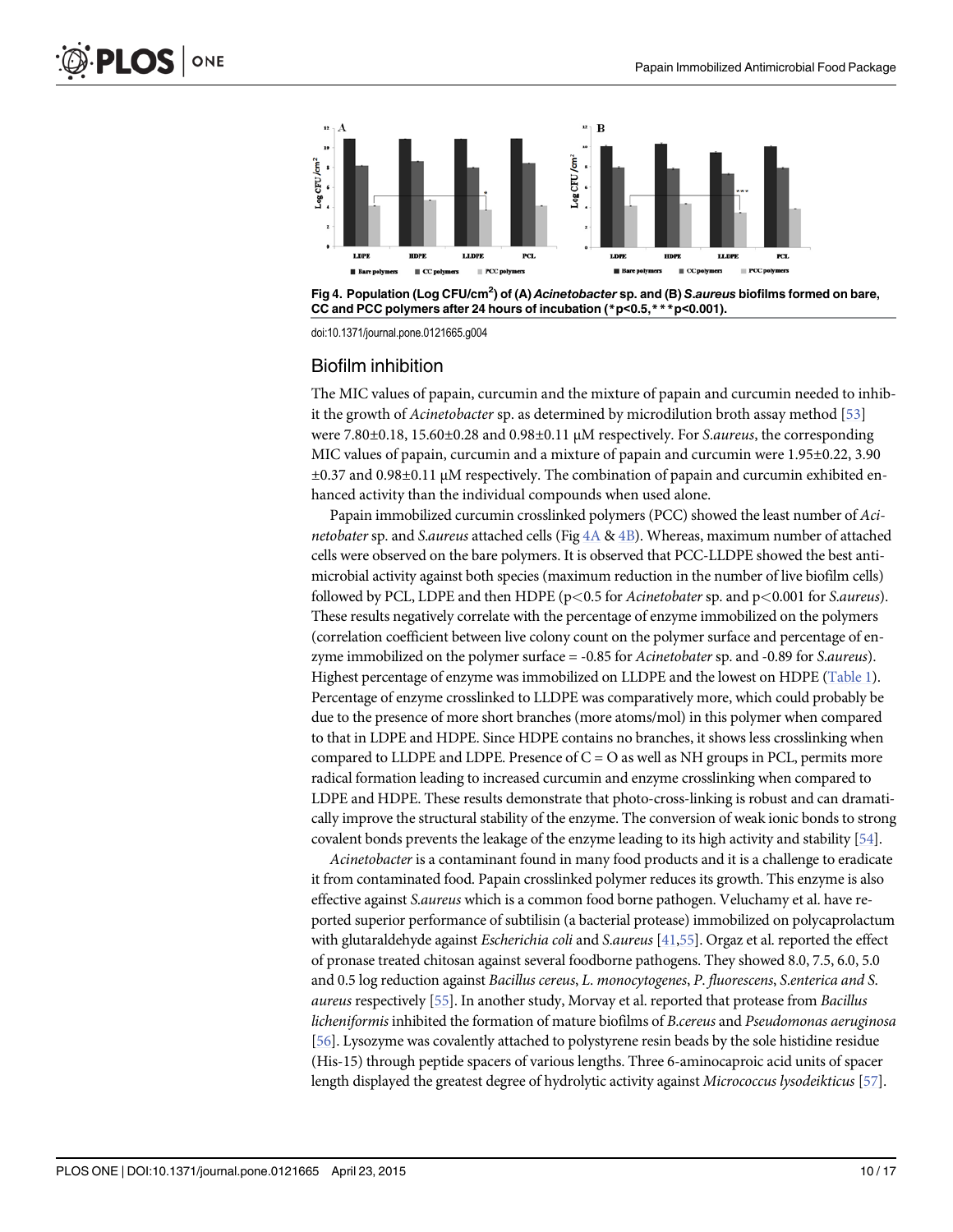<span id="page-10-0"></span>



Prabhawathi et al. reported 2 and 7 times reduction in carbohydrate and 9 and 5 times reduction in biofilm protein of S.aureus and E. coli respectively on lipase immobilized polycaprolactam (LIP) when compared to uncoated polycaprolactam (UP) [\[58\]](#page-16-0). The immobilization was performed using Langmuir Blodgett technique. An arginine—tryptophan-rich peptide (CWR11) immobilized on a silicone surface displayed antimicrobial activity against a broad spectrum of microbes such as S.aureus, E.coli and P.aeruginosa via wall disruption [\[59\]](#page-16-0).

Bacteria enclosed in biofilms are usually more resistant to antimicrobial treatments, when compared to the same bacteria in planktonic form [[60](#page-16-0)]. Since the major components of the biofilm matrices are exopolysaccharides and proteins, the action of the enzyme in reducing their amount is investigated here. Biofilms were developed by the adhesion of microbial cells on the polymer surface. The subsequent colonization of the organisms then is facilitated through the production of exopolysaccharides. Exopolysaccharides generally account for 50–90% of the total organic carbon in the matrix  $[41]$ . All the four PCC surfaces had less biofilm protein followed by the four CC surfaces (Fig 5). The bare polymer surfaces had the highest protein content. The amount of protein in the biofilm formed on PCC-LLDPE was lesser than that on LDPE ( $p < 0.01$ ). Papain increased the membrane permeability as well as acted on the proteins and the peptidoglycan present on the outer membrane of the bacteria [\[23](#page-15-0)], leading to the loss of cell contents, and thus, resulting in bacterial destruction. There are literature reports which show that protease [[41](#page-15-0),[61](#page-16-0)] hydrolyses the protein present on a polymer surface.

All the four types of polymers when crosslinked with papain showed reduced exopolysaccharide content in their biofilm and once again this content in the biofilm formed on PCC-LLDPE was lesser than that on LDPE (p<0.01 for Acinetobater sp. and p<0.01 for S.aureus) (Fig 6). Reduction in exopolysaccharide content could disturb the uniformity and integrity of the biofilm structure which could lead to its breakdown as observed in the present study. A strong correlation is observed between the reduction of CFU with reduction in protein content in the biofilm





doi:10.1371/journal.pone.0121665.g006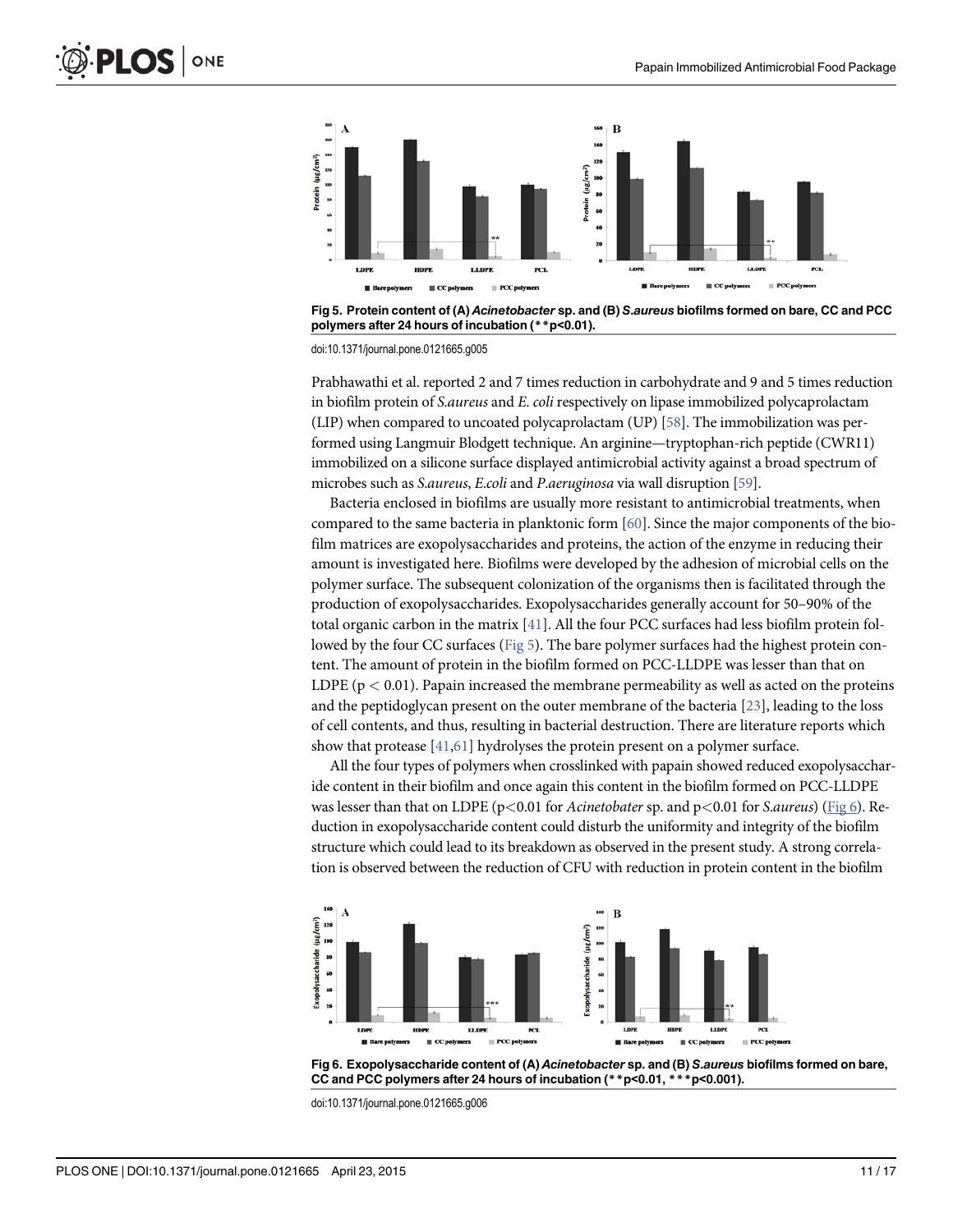

Fig 7. SEM images of Acinetobacter sp. grown on (A) LDPE (B) Curcumin crosslinked LDPE (C) Papain immobilized CC-LDPE and S.aureus grown on (D) LDPE (E) Curcumin crosslinked LDPE (F) Papain immobilized CC-LDPE.

(correlation coefficient > 0.95) as well as reduction of CFU with reduction in exopolysaccharide content in the biofilm (correlation coefficient  $> 0.91$ ) for both the organisms with all the four polymers. Maximum reduction of exopolysaccharide and protein were observed on LLDPE surface and least on HDPE surface.

SEM images of the biofilm of Acinetobacter sp. (Fig  $7A$ ,  $7B$  &  $7C$ ) and S.aureus on LDPE, CC-LDPE and PCC-LDPE (Fig  $7D$ ,  $7E$  &  $7F$ ) support the CFU results. Least number of bacteria was observed on PCC-LDPE and maximum on bare LDPE. Cells with compromised and damaged membrane that are considered to be dead are stained red by the Backlight dye, whereas the cells with intact membrane are stained green. Fluorescence images show more live Acinetobacter sp. and S.aureus cells on LDPE surface (Fig  $8A \& 8D$ ), a mixture of live and dead cells on CC-LDPE (Fig  $\underline{8B}$  &  $\underline{8E}$ ) and more dead cells on PCC-LDPE (Fig  $\underline{8C}$  &  $\underline{8F}$ ). These data indicate that the enzyme is able to damage the cell membrane and hence reduce the number of live bacterial cells in the biofilm [[41](#page-15-0)].

Also, contact angle indicates that bare polymer is more hydrophobic than the enzyme immobilized one and so less bacterial attachment is expected on the latter. It could be observed from CFU data, and SEM and fluorescence microscopic analysis that there is more adhesion of microbes to bare polymer surface than enzyme immobilized surface. So less attachment of bacteria



Fig 8. Fluorescence microscopic images of Acinetobacter sp. biofilm on (A) LDPE (B) curcumin crosslinked LDPE (C) papain immobilized CC-LDPE (Green-live cells, red- dead cells due to cell membrane damage) and S.aureus biofilm on (D) LDPE (E) curcumin crosslinked LDPE (F) papain immobilized CC- LDPE.

doi:10.1371/journal.pone.0121665.g008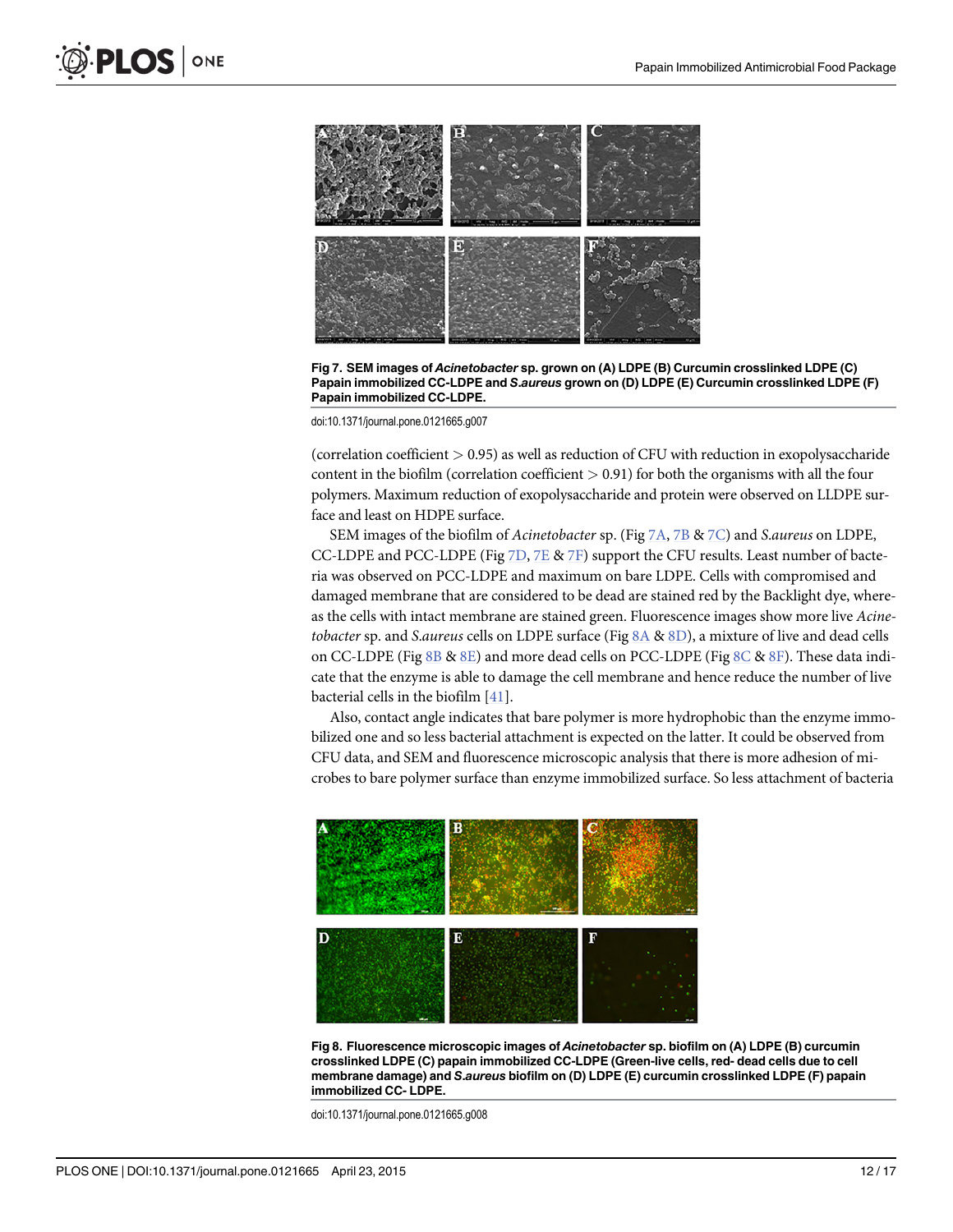<span id="page-12-0"></span>and biofilm are observed on the enzyme immobilized surface because of the antibacterial activity of papain as well as the relatively hydrophillic nature of this surface

## Characterization of bacterial surface properties

Bacterial surface properties, such as the hydrophobicity, are considered important factors influencing the adherence of cells to biomaterial surfaces and this property is determined from the BATH assay. As the concentration of hexadecane is increased, the O.D value corresponding to Acinetobacter sp. decreased indicating that more of this organism is partitioning to the hydro-phobic solvent phase while the reverse trend to be observed with S. aureus. (Fig F in [S1 File](#page-13-0)). This indicates that the former organism is relatively more hydrophobic than the latter. Hydrophobic bacteria tend to adhere more to hydrophobic biomaterial surfaces. More number of Acinetobacter sp. is attached to the bare surface than S.aureus, probably because the former is more hydrophobic than the latter. The cell membrane of Acinetobacter spp. consists of proteins, lipopolysaccharides and phospholipids. Its hydrophobicity is due to the presence of pilli, lipopolysaccharides and hydrophobic amino acids in the flagella. The protease enzyme has probably acted on the cell membrane of Acinetobacter sp. thereby altering its surface properties leading to its reduced adhesion on the polymer.

## Food packaging experiment

Antimicrobial action of PCC-LDPE was tested on beef samples against both the bacterial strains. The number of live Acinetobacter cells in the meat samples wrapped with LDPE, CC-LDPE and PCC-LDPE at the end of 7<sup>th</sup> day represented as log(CFU/g of beef) were 11.7±11.1, 7.8±7.2, and 2.5 $\pm$ 2.1 respectively indicating the effectiveness of the enzyme ( $p < 0.001$ ) in reducing the number of live bacteria in the food. The number of live S.aureus cells in the meat samples wrapped with the same polymers at the end of  $7<sup>th</sup>$  day represented as log(CFU/g of beef) were 11.1±10.6, 7.7±6.9 and 1.8±1.5 respectively, once again indicating the effectiveness of the enzyme (p<0.001). Of course, even simple crosslinking of curcumin to LDPE also leads to 4 log reduction in the number of live bacteria because of the antibacterial nature of the curcumin. Sung et al. reported a 5 log reduction in the growth of L.*monocytogenes* at the end of 6 days on beef loaves when it was wrapped with garlic oil incorporated LDPE films  $[62]$  $[62]$  $[62]$ . Hauser & Wunderlich reported the effect of sorbic acid coated polyethylene polyamide films on E.coli DSM 498 contaminated cheese  $[12]$ . This coating reduced the growth of this organism at the end of 4 weeks by a factor of ten. The same study when conducted on E.coli contaminated pork, resulted in 4 times reduction of the contaminant at the end of 7 days. Antimicrobials such as allyl isothiocyanate, garlic oil, rosemary oil and trans-cinnamaldehyde were incorporated in soy protein isolate and then were coated on oriented polyethylene/polypropylene (OPP/PE) packages for extended shelf life of alfalfa, broccoli and radish sprouts. The total microbial growth at the end of 5 days decreased significantly when compared to the uncoated sample [\[63\]](#page-16-0). 10% of lauramide arginine ethyl ester when coated on ethylene-vinyl alcohol copolymers film showed 4 log reduction in the growth of L.monocytogenes and S. enterica at the end of 6 days. The coating showed higher antimicrobial activity against Gram positive bacteria than against Gram negative bacteria [\[1](#page-14-0)]. Beef samples wrapped with plastic bags had 1000, 10,000 and 1,000,000 colonies of Brochotrix thermosphacta, Enterobacteriaceae and Carnobacterium spp. per gram of sample respectively at the end of 32 days of storage at 1°C. Whereas, samples wrapped with plastic bags coated with a mixture of nisin, EDTA and HCl showed 100, 100 and 10,000 colonies of the same organisms respectively [\[64,65\]](#page-16-0). All these studies indicate that Gram negative bacteria are highly resistant to antimicrobial agents when compared to Gram positive bacteria. The present study indicates that papain exhibits activity against both the Gram negative Acinetobacter sp. KC119137.1 as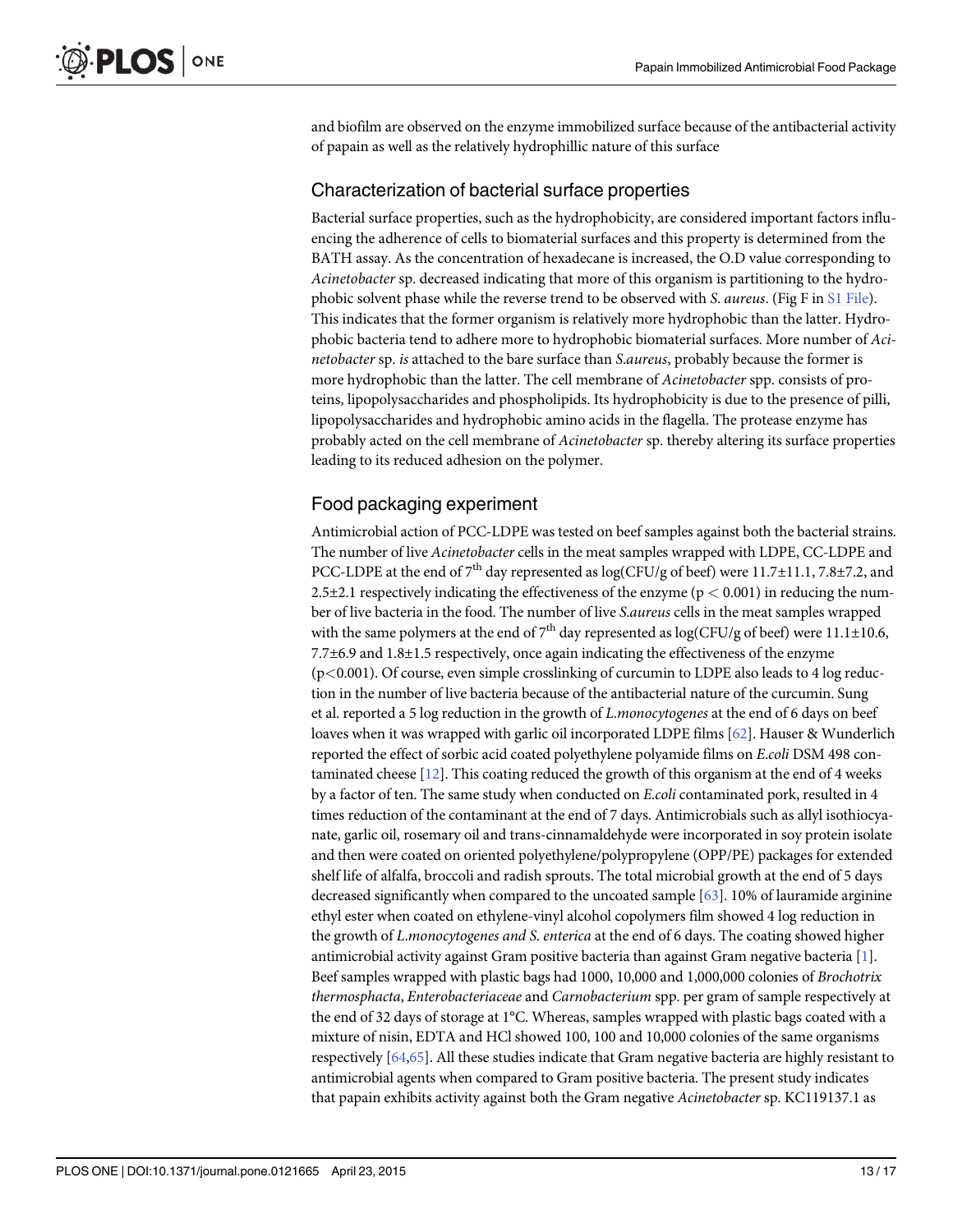<span id="page-13-0"></span>

Fig 9. Effect of wrappers formed of LDPE, CC-LDPE and PCC-LDPE on meat samples, inoculated with A) Acinetobacter sp. and B) S.aureus after 7 days of storage at 4°C.

well as the Gram positive S. *aureus*. It is seen from the images (Fig  $9A \& 9B$ ) that, the meat sample wrapped with enzyme immobilized LDPE (PCC-LDPE) appears to be fresh when compared to the one wrapped with bare polymer. Growth of bacteria could be seen on the latter which indicates the spoilage of the food.

## Conclusion

Curcumin has been successfully used as a novel photo crosslinker to covalently couple papain to four different types of polymers. These papain crosslinked polymers remained stable and active for a period of 30 days. Moreover, the treated surface turned hydrophilic, thereby becoming resistant to adhesion of microbes to it. It also exhibited antibiofilm activity against both a Gram positive, as well as a Gram negative strain. Literature reports generally indicate antibacterial coatings that act only on one type of organism but in the approach described here, the enzyme acts non-specifically on the cell membrane of both types of bacteria. Microorganisms generally develop resistance to antibacterial agents due to the alterations in their genes but the components of the cell membrane remain unaltered and hence the latter could be a good target as demonstrated here. Papain crosslinked polymers show excellent antibacterial activity against Acinetobacter sps. KC119137.1 and S.aureus once these have contaminated beef (more than 9 log reduction in the number of live bacteria), due to the combined effect of the crosslinked curcumin and the immobilized papain. This strategy provides a promising platform for fabricating robust, nontoxic, renewable and low cost antimicrobial films, which may offer a wide range of applications in food, pharmaceutical and biomedical packaging industries. This strategy can be applied for coating surfaces which do not have any functional groups on them. Both, curcumin and papain, reported here are food-based products and hence can be considered as safe. Further studies need to be done with other food-borne bacteria, as well as aiming to study the effect of this enzyme on food quality (including changes in texture and colour) before it can be taken up for commercial applications.

## Supporting Information

[S1 File.](http://www.plosone.org/article/fetchSingleRepresentation.action?uri=info:doi/10.1371/journal.pone.0121665.s001) Fig. A, The phylogenetic tree of Acinetobacter sps. KC119137.1. (FM1). Fig. B, FTIR spectra of A) Non UV treated PCL, B) UV treated PCL, C) Non UV treated CC-PCL, D) UV treated CC-PCL, E) Non UV treated PCC-PCL and F) UV treated PCC-PCL. Fig. C, FTIR spectra of (A) Non UV treated HDPE, (B) UV treated HDPE, (C) Non UV treated CC-HDPE (D), UV treated CC-HDPE, (E) Non UV treated PCC-HDPE and (F) UV treated PCC-HDPE. Fig. D, FTIR spectra of (A) Non UV treated LLDPE, (B) UV treated LLDPE, (C) Non UV treated CC-LLDPE, (D) UV treated CC-LLDPE, (E) Non UV treated PCC-LLDPE and (F) UV treated PCC-LLDPE. Fig. E, Organism hydrophobicity with bath assay. Table A, Table for FTIR. (DOC)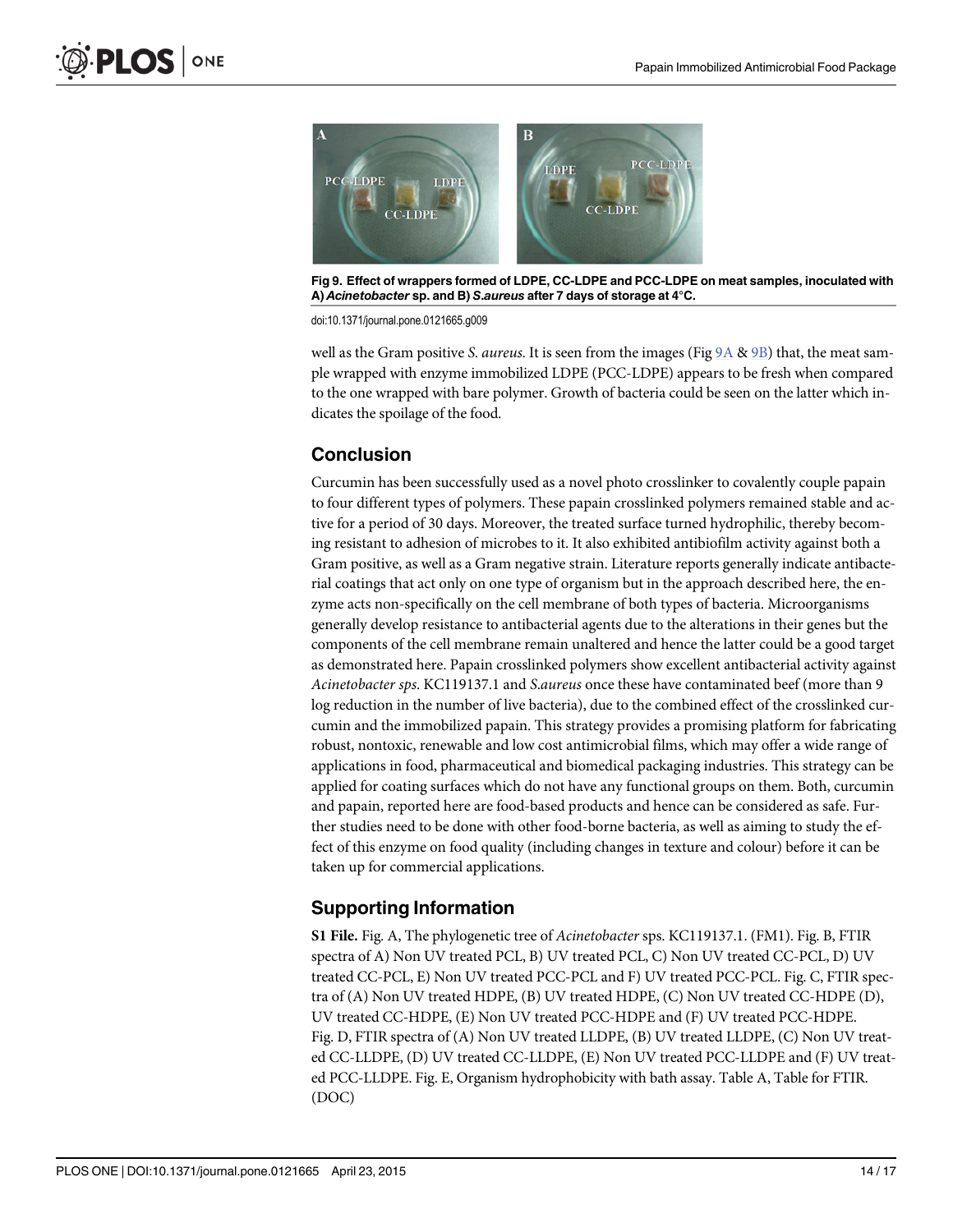## <span id="page-14-0"></span>Acknowledgments

We thank Sophisticated Analytical Instrument Faculty (SAIF, IITM) for FTIR and SEM analysis.

## Author Contributions

Conceived and designed the experiments: VP MD. Performed the experiments: CMM VP. Analyzed the data: VP PMS CMM MD. Contributed reagents/materials/analysis tools: MD. Wrote the paper: VP CMM MD.

#### References

- [1.](#page-0-0) Galet VM, Carballo GL, Gavara R, Muñoz PH. Antimicrobial food packaging film based on the release of LAE from EVOH. Int J Food Microbiol. 2012; 157: 239–244. doi: [10.1016/j.ijfoodmicro.2012.05.009](http://dx.doi.org/10.1016/j.ijfoodmicro.2012.05.009) PMID: [22640726](http://www.ncbi.nlm.nih.gov/pubmed/22640726)
- [2.](#page-0-0) Fuciños C, Guerra NP, Teijón JM, Pastrana LM, Rúa ML. Use of poly (N-isopropyl acrylamide) nanohydrogels for the controlled release of pimaricin in active packaging. J Food Sci. 2012; 77: 21–28.
- [3.](#page-0-0) Cerqueira MA, Souza BWS, Teixeira JA, Vicente AA. Effect of glycerol and corn oil on physicochemical properties of polysaccharide films—A comparative study. Food Hydrocolloid. 2012; 27: 175–184.
- [4.](#page-0-0) Ouattara B, Simard RE, Piette G, Bégin A, Holley RA. Diffusion of acetic and propionic acids from chitosan-based antimicrobial packaging films. J Food Sci. 2000; 65: 768–773.
- [5.](#page-0-0) Choi JH, Choi WY, Cha DS, Chinnan MJ, Park HJ. Diffusivity of potassium sorbate in κ-carrageenan based antimicrobial film. LWT—Food Sci Technol. 2005; 38: 417–423.
- [6.](#page-0-0) Fajardo P, Martins JT, Fuciños C, Pastrana L, Teixeira JA. Evaluation of a chitosan-based edible film as carrier of natamycin to improve the storability of saloio cheese. J Food Eng. 2010; 101: 349–356.
- [7.](#page-1-0) Calzolai L, Gilliland D, Rossi F. Measuring nanoparticles size distribution in food and consumer products: a review. Food Addit Contam Part A. 2012; 29: 1183–1193. doi: [10.1080/19440049.2012.689777](http://dx.doi.org/10.1080/19440049.2012.689777) PMID: [22725833](http://www.ncbi.nlm.nih.gov/pubmed/22725833)
- [8.](#page-1-0) Chau CF, Wu SH, Yen GC. The development of regulations for food nanotechnology. Trends Food Sci Tech. 2007; 18: 269–280.
- [9.](#page-1-0) Tang W, Zhang H, Wang L, Qian H. Antimicrobial peptide isolated from ovalbumin hydrolysate by immobilized liposome-binding extraction. Euro Food Res Technol. 2013; 237: 591–600.
- [10.](#page-1-0) Manso S, Nerin FC, Becerril R, Nerín C. Combined analytical and microbiological tools to study the effect on Aspergillusflavus of cinnamon essential oil contained in food packaging. Food Control. 2013; 30: 370–378.
- [11.](#page-1-0) Han C, Wang J, Li Y, Lu F, Cui Y. Antimicrobial-coated polypropylene films with polyvinyl alcohol in packaging of fresh beef. Meat Sci. 2013; 157: 239–244.
- [12.](#page-1-0) Hauser C, Wunderlich J. Antimicrobial packaging films with a sorbic acid based coating. Food Sci. 2011; 1: 197–202.
- [13.](#page-1-0) Limjaroen P, Ryser E, Lockhart H, Harte B. Development of a Food Packaging Coating Material with Antimicrobial Properties. J Plast Film Sheet. 2003; 19: 95–109
- [14.](#page-1-0) Gemili S, Yemenicioglu A, Altınkaya SA. Development of cellulose acetate based antimicrobial food packaging materialsfor controlled release of lysozyme. J Food Eng. 2008; 90: 453–462.
- [15.](#page-1-0) Hanusova K, Vapenka L, Dobias J, Miskova L. Development of antimicrobial packaging materials with immobilized glucose oxidase and lysozyme. Cent Eur J Chem. 2013; 11: 1066–1078.
- [16.](#page-1-0) Ramos M, Jimenez A, Peltzer M, Garrigos MC. Characterization and antimicrobial activity studies of polypropylene films with carvacrol and thymol for active packaging. J Food Eng. 2012; 109: 513–519.
- [17.](#page-1-0) Suppakul P, Sonneveld K, Bigger SW, Miltz J. Diffusion of linalool and ethylchavicol from polyethylenebased antimicrobial packaging films. J Food Sci Technol. 2011; 44: 1888–1893.
- [18.](#page-1-0) new.dhh.louisiana.gov website. [http://new.dhh.louisiana.gov/assets/oph/Center-PHCH/Center-CH/](http://new.dhh.louisiana.gov/assets/oph/Center-PHCH/Center-CH/infectious-epi/EpiManual/AcinetobacterManual.pdf) [infectious-epi/EpiManual/AcinetobacterManual.pdf.](http://new.dhh.louisiana.gov/assets/oph/Center-PHCH/Center-CH/infectious-epi/EpiManual/AcinetobacterManual.pdf) Accessed 2015 Feb 26.
- [19.](#page-1-0) Trouillet JL, Chastre J, Vuagnat A, Joly GML, Combaux D, Dombret MC, et al. Ventilator-associated Pneumonia Caused by Potentially Drug-resistant Bacteria. Am J Respir Crit Care Med. 1951; 157: 531–539.
- [20.](#page-1-0) Tiwari NP, Maxcy RB. Moraxella-Acinetobacter as contaminants of beef and occurrence in radurized product. J Food Sci. 1972; 37:901–903.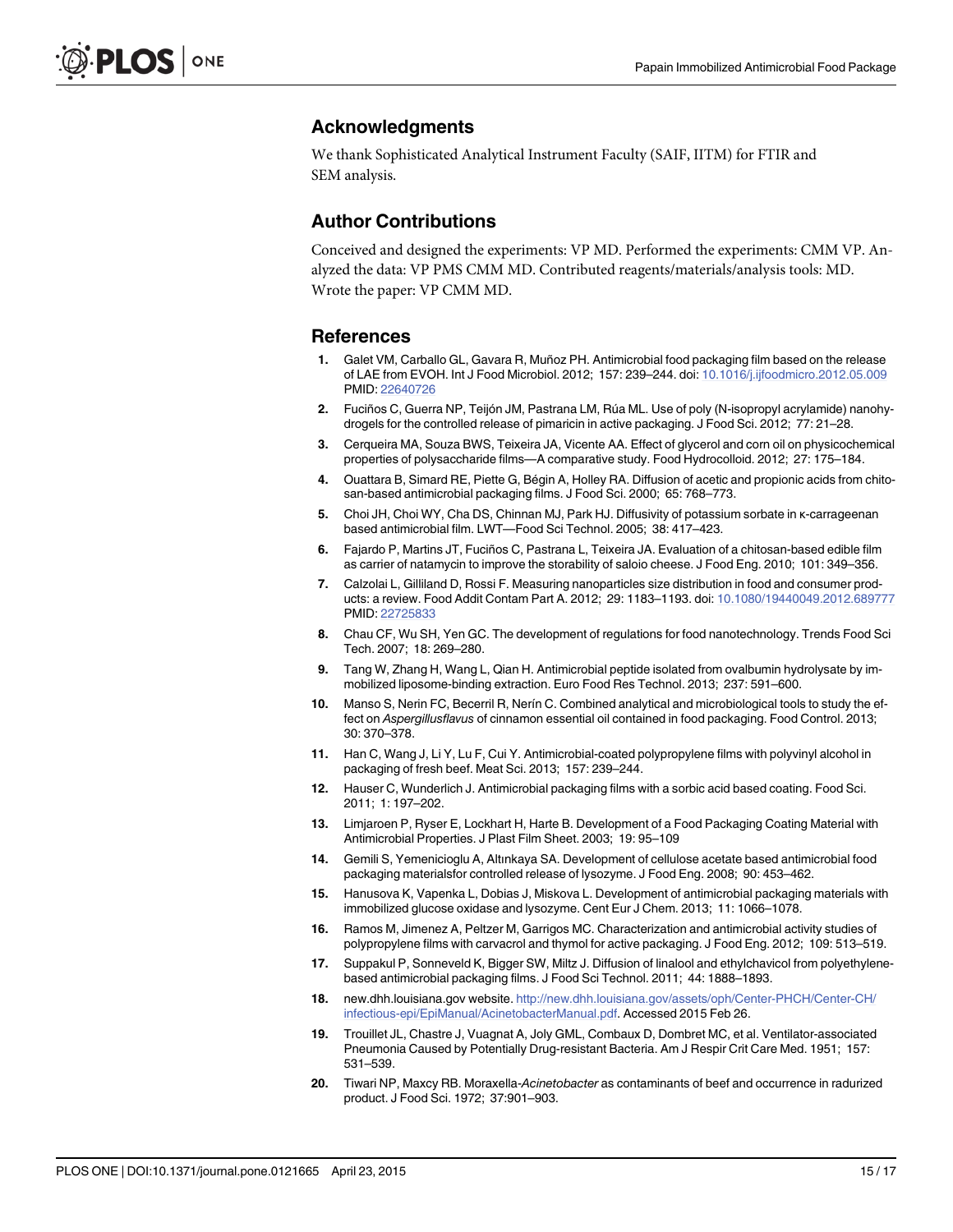- <span id="page-15-0"></span>[21.](#page-1-0) Loir YL, Baron F, Gautier M. Staphylococcus aureus and food poisoning. Genet Mol Res. 2003; 2:63–76. PMID: [12917803](http://www.ncbi.nlm.nih.gov/pubmed/12917803)
- Stevenson DE, Storer AC. Papain in organic solvents: Determination of conditions suitable for biocatalysis and the effect on substrate specificity and inhibition. Biotechnol Bioeng. 1991; 37: 519–527. PMID: [18600639](http://www.ncbi.nlm.nih.gov/pubmed/18600639)
- [23.](#page-1-0) Amri E, Mamboya F. Papain, A plant enzyme of Biological importance a review. Am J Biochem Biotechnol. 2012; 8: 99–104.
- [24.](#page-1-0) Chukwuemeka NO, Anthonia AB. Antifungal effects of pawpaw seed extracts and papain on post harvestCarica papaya L. fruit rot. Afri J Agri Res. 2010; 5: 1531–1535.
- [25.](#page-1-0) Beeley JA, Yip HK, Stevenson AG. Chemochemical caries removal: A review of the techniques and latest developments. Br Den J. 2000; 188: 427–430.
- [26.](#page-1-0) Lapidot A, Romling U, Yaron S. Biofilm formation and thesurvival of Salmonella typhimurium on parsley. Int J Food Microbiol. 2006; 109: 229–233. PMID: [16616389](http://www.ncbi.nlm.nih.gov/pubmed/16616389)
- [27.](#page-1-0) Quintavalla S, Vicini L. Antimicrobial food packaging in meat industry. Meat Sci. 2002; 62: 373–380. PMID: [22061613](http://www.ncbi.nlm.nih.gov/pubmed/22061613)
- [28.](#page-2-0) Mateo C, Abian O, Fernandez-Lorente G, Pedroche J, Fernandez-Lafuente R, Guisan JM. Epoxy sepabeads: A novel epoxy support for stabilization of industrial enzymes via very intense multipoint covalent attachment. Biotechnol Progr. 2002; 18: 629–634. PMID: [12052083](http://www.ncbi.nlm.nih.gov/pubmed/12052083)
- [29.](#page-2-0) Siracusa V, Rocculi P, Romani S, Rosa MD. Biodegradable polymers for food packaging: A review. Trends Food Sci Tech. 2008; 19: 634–643.
- [30.](#page-2-0) Robertson GL. Food packaging: Principles and practice. 3rd ed., Vol. 3. CRC press, USA; 2012.
- [31.](#page-2-0) Rooney ML. Active packaging in polymer films. In: Active food packaging. Blackie Academic & Professional, London; 1995.
- [32.](#page-2-0) Iseppi R, Pilati F, Marini M, Toselli M, de Niederhäusern S, Guerrieri E, et al. Anti-listerial activity of a polymeric film coated with hybrid coatings doped with Enterocin 416K1 for use as bioactive food packaging. Int J Food Microbiol. 2008; 123: 281–287. doi: [10.1016/j.ijfoodmicro.2007.12.015](http://dx.doi.org/10.1016/j.ijfoodmicro.2007.12.015) PMID: [18262299](http://www.ncbi.nlm.nih.gov/pubmed/18262299)
- [33.](#page-2-0) essentialchemicalindsutry.org website. [http://www.essentialchemicalindustry.org/polymers/](http://www.essentialchemicalindustry.org/polymers/polyethene.html) [polyethene.html.](http://www.essentialchemicalindustry.org/polymers/polyethene.html) Accessed 2015 Feb 26
- [34.](#page-2-0) Nguyen KT, West JL. Photopolymerizable hydrogels for tissue engineering applications. Biomaterials. 2002; 23: 4307–4314. PMID: [12219820](http://www.ncbi.nlm.nih.gov/pubmed/12219820)
- [35.](#page-2-0) Bräse S, Gil C, Knepper K, Zimmermann V. Organic Azides: An Exploding Diversity of a Unique Class of Compounds. Angew Chemie. 2005; 44: 5188–5240.
- [36.](#page-2-0) Beevers CS, Huang S. Pharmacological and clinical properties of curcumin. Botanics: Targets and Therapy. 2011; 1: 5–18.
- [37.](#page-3-0) Liggieri C, Obregon W, Trejo S, Priolo N. Biochemical analysis of a papain-like protease isolated from the latex of AsclepiascurassavicaL. Acta Biochim Biophys Sinica. 2009; 41: 154–162. PMID: [19204833](http://www.ncbi.nlm.nih.gov/pubmed/19204833)
- [38.](#page-3-0) Sharma K, Agrawal SS, Gupta M. Development and Validation of UV spectrophotometric method for the estimation of Curcumin in Bulk Drug and Pharmaceutical Dosage Forms. Int J Drug Devel Res. 2012; 4: 375–380.
- [39.](#page-3-0) Bueno C, Villegas ML, Bertolotti SG, Previtali CM, Neumann MG, Encinas M. The Excited-State Interaction of Resazurin and Resorufin with Aminesin Aqueous Solutions. Photophysics and Photochemical Reaction. J Photochem Photobiol. 2002; 76: 385–390. PMID: [12405144](http://www.ncbi.nlm.nih.gov/pubmed/12405144)
- [40.](#page-3-0) Sarker SD, Nahar L, Kumarasamy Y. Microtitre plate-based antibacterial assay incorporating resazurin as an indicator of cell growth, and its application in the in vitro antibacterial screening of phytochemicals. Methods. 2007; 43: 321–324.
- [41.](#page-4-0) Veluchamy P, Sivakumar PM, Doble M. Immobilization of Subtilsin on polycaprolactam for antimicrobial food packaging applications. J Agri Food Chem. 2011; 59: 10869–10878. doi: [10.1021/jf201124v](http://dx.doi.org/10.1021/jf201124v) PMID: [21910484](http://www.ncbi.nlm.nih.gov/pubmed/21910484)
- [42.](#page-4-0) Lowry OH, Rosenbrough NJ, Farr AL, Randall RJ. Protein measurement with the folin phenol reagent. J Biol Chem. 1951; 193: 265–275. PMID: [14907713](http://www.ncbi.nlm.nih.gov/pubmed/14907713)
- [43.](#page-4-0) Sivakumar PM, Veluchamy P, Doble M. 2-methoxy-2', 4'- dichlorochalcone as an antimicrofoulant against marine bacterial biofilm. Colloids Surf B Biointerfaces. 2010; 81: 439-446. doi: [10.1016/j.](http://dx.doi.org/10.1016/j.colsurfb.2010.07.037) [colsurfb.2010.07.037](http://dx.doi.org/10.1016/j.colsurfb.2010.07.037) PMID: [20708908](http://www.ncbi.nlm.nih.gov/pubmed/20708908)
- [44.](#page-5-0) Arkatkar A, Juwarkar AA, Bhaduri S, Uppara PV, Doble M. Growth of Pseudomonas and Bacillus biofilms on pretreated polypropylene surface. Int Biodeterior Biodegr. 2010; 64: 530–536.